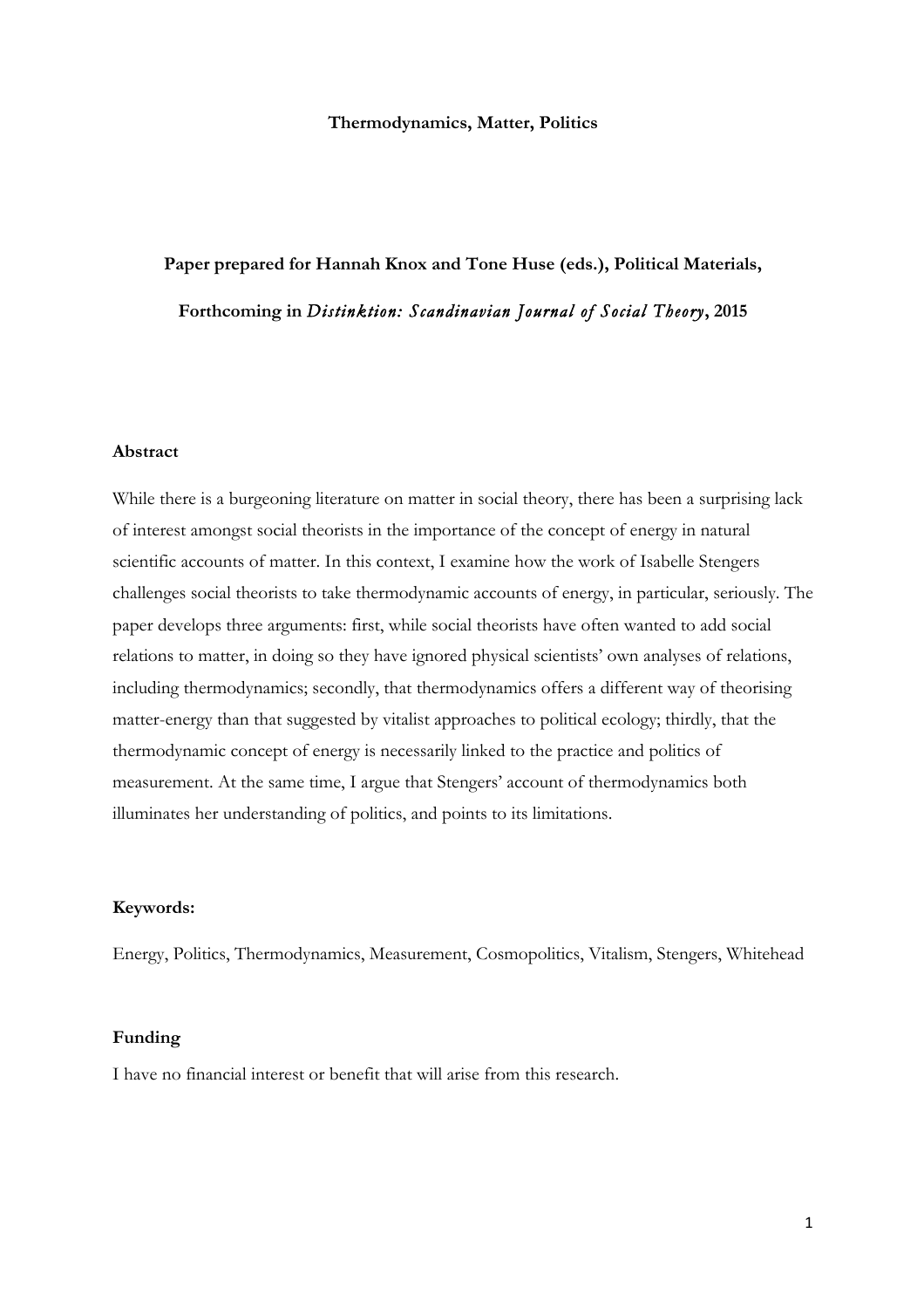#### **Thermodynamics, Matter, Politics**

## **Introduction**

This paper is prompted by a puzzle: it arises from a sense that while there is a burgeoning literature on energy across the social sciences, the concept of energy has been surprisingly underexamined by social theorists. Moreover, although there is renewed interest amongst anthropologists and geographers in the economy, culture and politics of energy, there has been little interest in the concept of energy as it is understood in physics, chemistry or engineering. Curiously, the lack of discussion of the concept of energy is mirrored in the growing social scientific literature on materiality. Recent accounts of materiality have had much to say about, for example, material culture (Miller 2005, Henare et al 2007, Hicks 2010), the politics of matter (Braun and Whatmore 2010), material agency (Hawkins 2009, Gregson and Crang 2010), affect and experience (Anderson and Wylie 2009, Navaro-Yashin 2012), and the multiplicity of material forms and entities (Mol 2002, Barry 2005, Harvey et al 2014). However, to the extent that the concept of energy is referred to in the literature on materiality, it tends to convey a vitalist understanding of 'energetic materiality' or what Deleuze and Guattari termed 'matter-energy' (Deleuze and Guattari 1987: 410, Massumi 2002, Bennett 2010). Although such vitalist accounts challenge the notion that matter should be understood as a merely passive or inert substratum to an otherwise lively social world, directing us to consider the energetic liveliness of materials, they leave the analysis of the concept of energy, as it is understood in the physical sciences, unaddressed.

Indeed there is a marked asymmetry between social scientific and natural scientific approaches to the study of energy more broadly. While the principles of thermodynamics are taken for granted by the physicist or chemist, thermodynamics is of marginal interest to social theorists concerned with the politics and economy of energy. Whereas the concept of energy is a fundamental in the natural sciences, relevant as much to an analysis of planetary orbits as the quantum chemistry of metals, in the social sciences the concept of energy tends to be associated either with a set of industries and resources (e.g. Bridge 2010, Huber 2013, Strauss et al 2013) or with domestic practices of energy consumption (e.g. Marres 2012, Shove and Walker 2014). In short, recent studies of energy have rightly sought to enrich and expand the study of energy production and consumption, but in doing so have not been centrally concerned with thermodynamics, or its political significance.<sup>1</sup>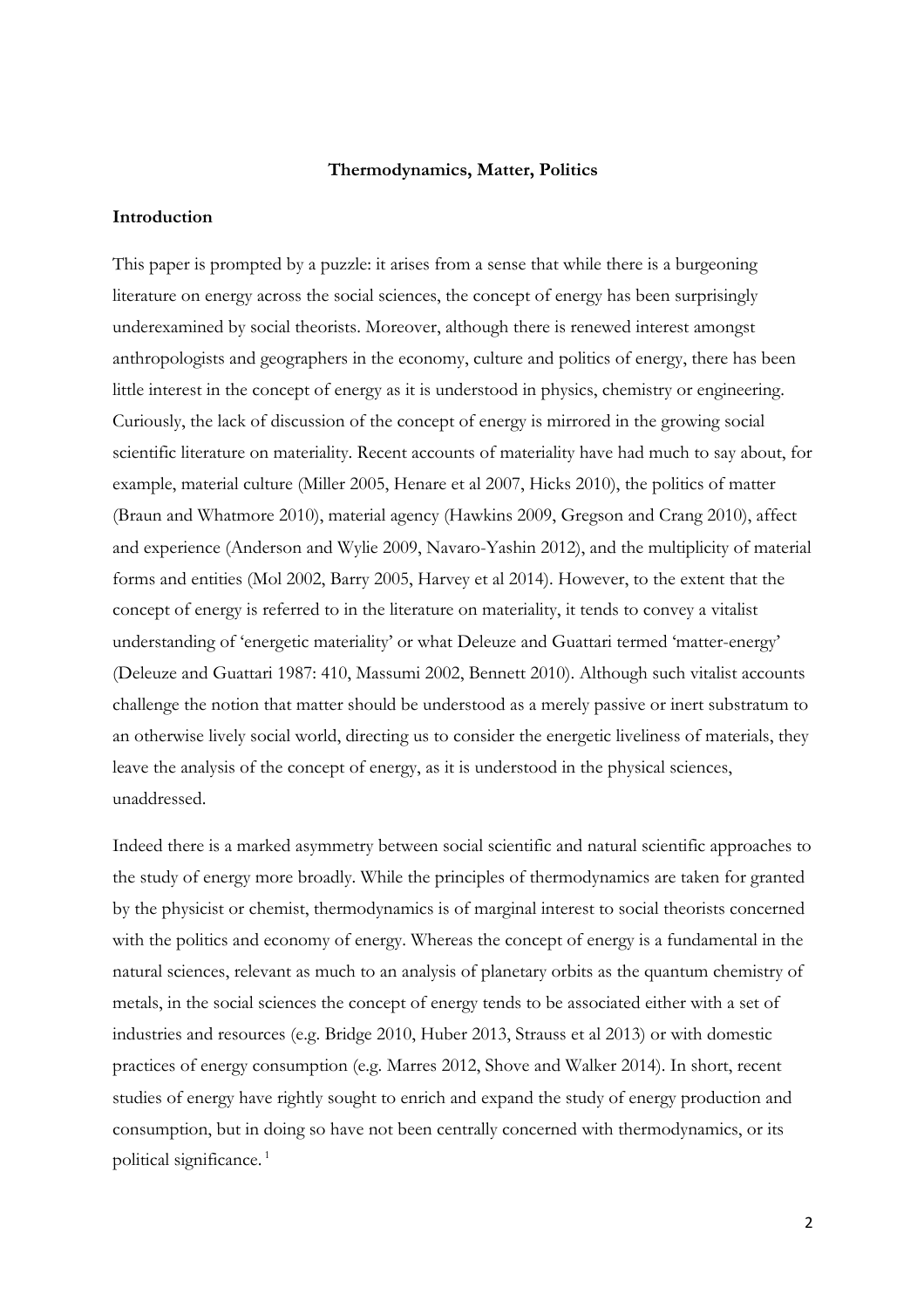Moreover, it is notable that the striking lack of attention paid to the natural scientific concept of energy, including thermodynamics, is in marked contrast with social theoretical interest in, for example, notions of life, culture, information, movement and earth. It is these latter concepts that have arguably been at the heart of efforts to bring the analyses of material powers and agencies into the social sciences (e.g. Callon 1986, Haraway 1991, Fraser et al 2005, Bennett 2005, Clark 2011). In the light of these observations the aim of this paper is modest. My argument is not that energy - rather than life, culture or information, for example - should provide a new basis for rethinking the concept of materiality in the social sciences. Rather my aim is to open up the question of the value of attending to the way in which physicists, chemists and engineers understand energy as an aspect of matter in general. As we shall see, this question leads onto a discussion of politics.

At the heart of this paper is a discussion of the work of Isabelle Stengers and, in particular, the significance of thermodynamics to her work. Unusually amongst social theorists and philosophers, Stengers draws inspiration *not* primarily from mathematics, nor from the human sciences, nor from theories of communication, culture or language, but from the apparently more mundane and unfashionable concerns of physical chemistry. Although Stengers' philosophy, including her formulation of the idea of cosmopolitics, has been influential in science and technology studies and geography (Latour 2004, Barry 2005, Greco 2005, Hinchliffe et al 2005, Hillier 2007, Farias 2011, Whatmore 2003, 2012), the critical importance of thermodynamics to Stengers' thought has not been widely discussed. In this paper, I argue both that a focus on thermodynamics illuminates Stengers' approach to politics and that her concern with thermodynamics indicates why an attention to energy as an aspect of matter in general should be of interest to social theory. The paper that follows is in three sections. In the first section I survey a number of reasons why social theorists could and should be interested in thermodynamic conceptions of energy. In the second section, I trace the importance of thermodynamics to Stengers' work and, in particular, to the argument she develops across the seven volumes of her study in the history and philosophy of science – *Cosmopolitics* (Stengers 2010a, 2011). In the final section of the paper, I return to consider the potential contribution, as well as the limitations, of Stengers' account of politics for those concerned with the relations between energy, matter and politics.

### **Energy and the 'Material Turn'**

In the introduction to a collection of essays on *Material Powers* Tony Bennett and Patrick Joyce document what they call the 'material turn' in the social sciences, a movement in thought that, in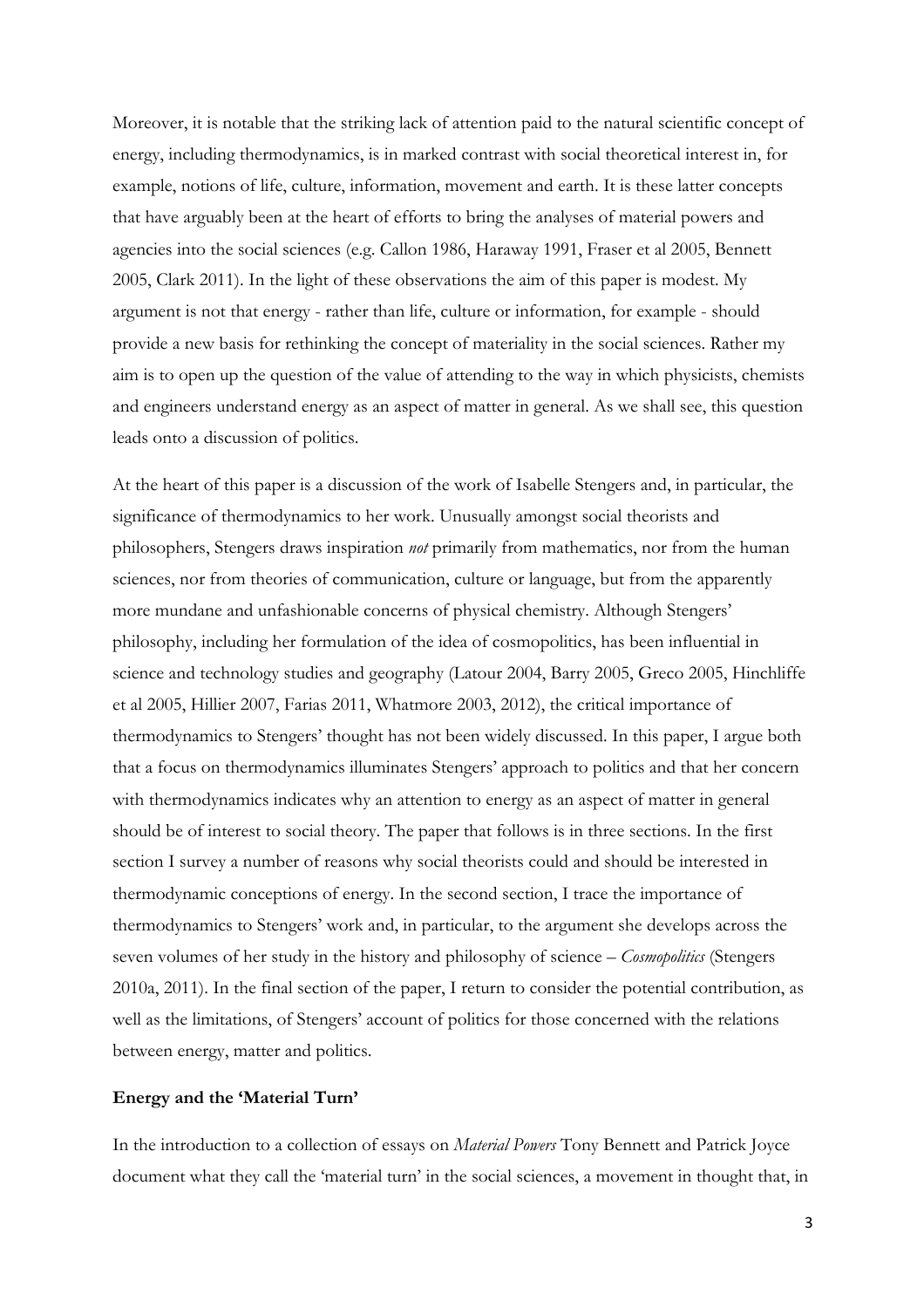their account, is indebted both to the philosophy of Deleuze and Guattari and 'particularly their contention that social life is to be understood in terms of the operation of assemblages' made up of material, semiotic and social flows (Bennett and Joyce 2010: 5) and, relatedly, to Latour's 'sociology of associations' (ibid.: 8). While giving voice to the importance of the material turn they also argue, taking a cue from Foucault's lectures on governmentality, that recent theorisations of materiality fail to give an adequate attention to the historically specific set of interacting forces 'mediating the relations between government and population' (ibid.: 7-8, Foucault 2008). For Bennett and Joyce, the sociology of associations directs us towards to the powers of materials in general, but fails to address the question of the historical transformation of the assemblages within which material powers matter. However, their emphasis on the need to attend to the historical variability of the arts and technologies of government contrasts with those who stress the need to attend to variations in the activity of materials. Michael Crang and Nicky Gregson, for example, in an introduction to a collection of papers on materiality and waste, also stage an encounter between theories of material agency and post-Foucaultian accounts of political power. However, while Bennett and Joyce prefer to fold an analysis of material powers into an account of the history of government, Crang and Gregson stress the need to attend to the materiality of matter, the affects that it generates, and the affordances that different materials proffer. While they recognise that it is important to acknowledge that waste is a political and cultural category, 'this begs the question of how different [waste] matters matter differently' (Crang and Gregson 2010: 1027). For Crang and Gregson, post-Foucaultian accounts of government fail to interrogate sufficiently the materiality of matter and its differential effects.

At the heart of this debate, therefore, is the problem of how it is possible for social scientists to register the differential properties, agency and affordances of materials, without assuming that such powers derive simply from material objects in themselves (Bennett 2010, Braun and Whatmore 2010). In this context the thermodynamic concept of energy should have particular relevance. After all, in the natural sciences, the concept of energy is critical to the analysis of how the powers and capacities of materials differ in space and time. Consider, for example, the question of the potential energy of a massive object. This energy is not given by the identity of the object itself but by, for example, the distance of its mass from the ground onto which it might be dropped. In more general terms, the energy of an object is an effect of its relations with a shifting set of objects and forces, rather than an intrinsic property.<sup>2</sup> While social scientists have sought to interrogate differences between materials, they have surprisingly failed to attend to one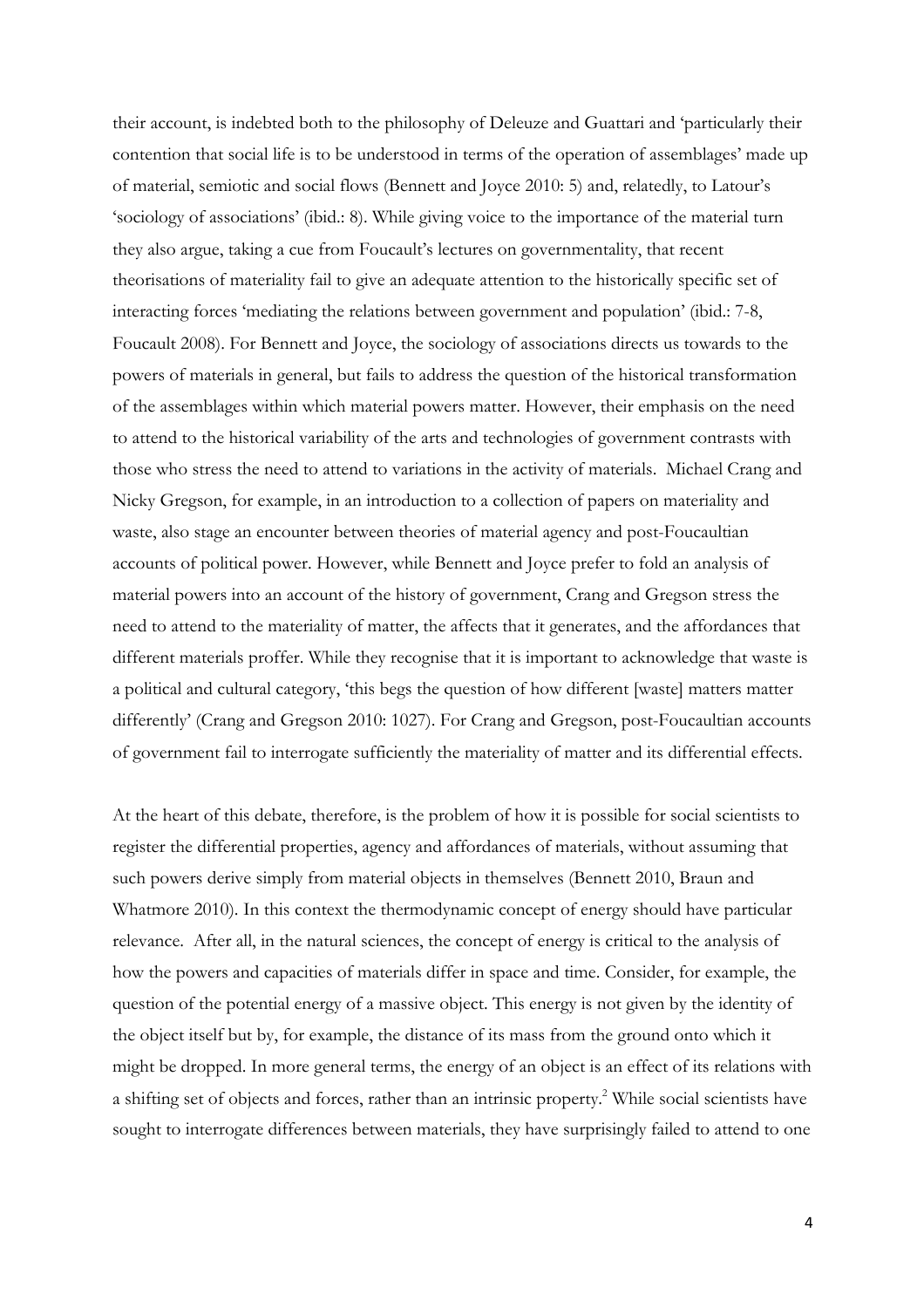of the key ways in which the variability of matter has been conceptualised and measured in the natural sciences.

A second reason for attending to energy is to acknowledge that materiality need not be equated with the existence of distinct physical objects at all. It is worth noting that some of the early expositions of actor-network theory almost invariably focused on readily identifiable physical entities or technological artefacts such as sleeping policemen (Latour 1999), scallops (Callon 1986) or ships (Law 1991). Later contributions to actor-network theory, such as Marianne de Laet and Annemarie Mol's influential analysis of the 'fluidity' of the Zimbabwe bush-pump (de Laet and Mol 2000), and John Law's explorations of the multiplicity of a military aircraft (Law 2002), also focused on what are recognisably distinct and bounded physical or biological artefacts. These case studies both challenged the notion that such artefacts had given properties and the idea, derived from Marx, that such properties were 'socially shaped' (cf Mackenzie and Wajcman 1985, Bijker et al 1987, Barry 2013: 139). However, the choice of such examples might also suggest that matter tends to exist as a series of clearly identifiable physical objects or artefacts in the first place. Contesting this assumption, Ben Anderson and John Wylie have highlighted the need to address the full range of forms (earth, fire, water), phases and states (gaseous, liquid, solid) in which materials exist, and not just focus on identifiable and distinct physical objects. In doing so, they contended that 'the question of materiality therefore far exceeds any invocation of ground or physicality' (Anderson and Wylie 2009: 319, cf Law and Mol 1994, Barry 1998). However, despite growing interest in the variety of forms of existence of matter, as Anderson and Wylie recommend, writers on materiality have had little to say about the ways in which the physical sciences measure the forms and flows of energy that are considered to lie at the heart of any analysis of transformations of phase or state.

Bennett and Joyce draw a distinction between analyses of the powers of materials and studies of the history of government. However, a third reason for addressing the existence of energy as an aspect of matter is precisely because of it political significance. One might note, for example, the importance of calculations of energy efficiency both to the design of machines, buildings and systems, and to the ways in which both the movement and activity of bodies and artefacts are regulated in everyday life (Marres 2012, Shove and Walker 2014). Equally there is a need to attend the critical importance of energy infrastructures to political life (Mitchell 2011, Barry 2013). And we need to attend to the ways energy flows are managed, measured and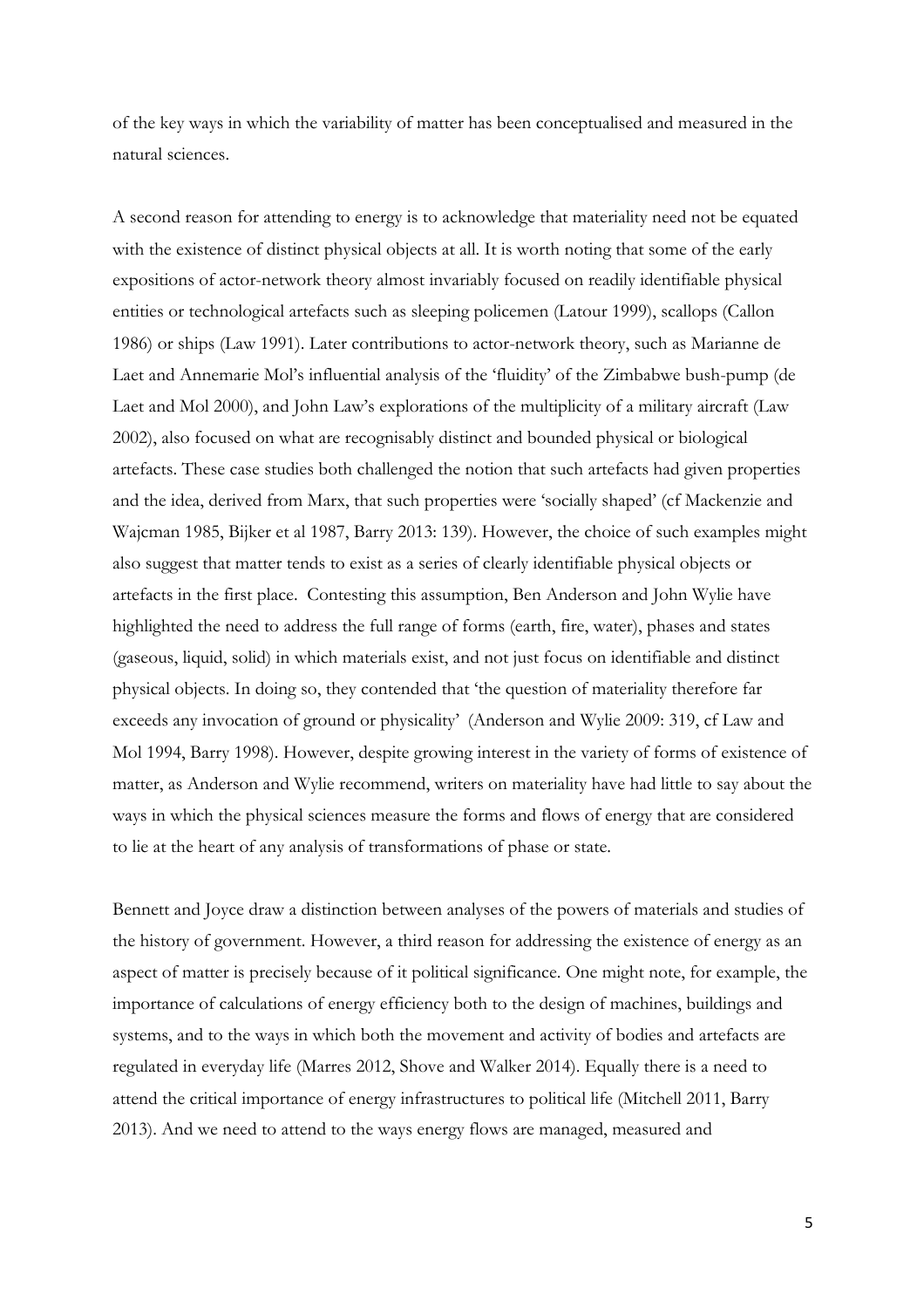commodified. From the point of view of any analysis of government and politics the study of energy and its measurement has come to be of critical importance.

# **Physics, Chemistry and the Hierarchy of the Disciplines**

From the point of view of those involved in the 'material turn' in social theory, Stengers' work is distinctive. After all, she approaches the question of materiality from the point of view of someone trained in the natural sciences who, following the example of Pierre Duhem and AN Whitehead, has subsequently become a philosopher. Indeed, it is striking that across the seven volumes of C*osmopolitics*, Stengers shows little interest in the distinction between the natural and the social sciences (cf Latour 1993). However, she shows a great deal of interest in the internal differentiation of the natural sciences and, in particular, the importance of an alternative tradition of research in physics and chemistry that offers a challenge to dominant accounts of the relations between these disciplines. Moreover, Stengers explicitly frames her proposal for what she terms an 'ecology of practices' in opposition to the hierarchical system associated with the dominance of theoretical physics: 'physics, today, is haunted by laws, and as long as this is so, as long as it presents itself as the science that discovered that nature obeys laws, it will stand as an obstacle to any ecology of practices...the physicist will continue to claim to have discovered laws whose objectivity is itself a denial of ecological thought....this wouldn't be such a problem if physics didn't serve as such a bad example' (Stengers 2010a: 87, 1996: 9). In a paper titled 'the cosmopolitical proposal', published some years after *Cosmopolitics*, she observes that those who accept her proposition for a cosmopolitics should 'learn to shrug their shoulders at the claims of the great generalizing theoreticians' (Stengers 2005: 994). The implication of her proposal is that it is a mistake to accept the prejudices of those who view chemistry merely as a set of illustrations of the general theoretical principles of physics (see also Barry 2010). While Stengers is not hostile to physics *per se*, she is opposed to the widely held view, articulated by Steven Weinberg and Max Planck, that physics provides the scientist with a set of theoretical principles on which all the other sciences are based (Stengers 2010a: 87). Thus Stengers' cosmopolitics is intended, in the first instance, to challenge the dominant position of theoretical physics within the hierarchical system of the scientific disciplines (Stengers and Bensaude-Vincent 2003, Stengers 2010a: 11, 66).<sup>3</sup>

If Stengers' ambulant ecology of practices is opposed to a vision of the authority of theoretical physics, it also asserts the autonomy of particular sciences from the orbit of this sovereign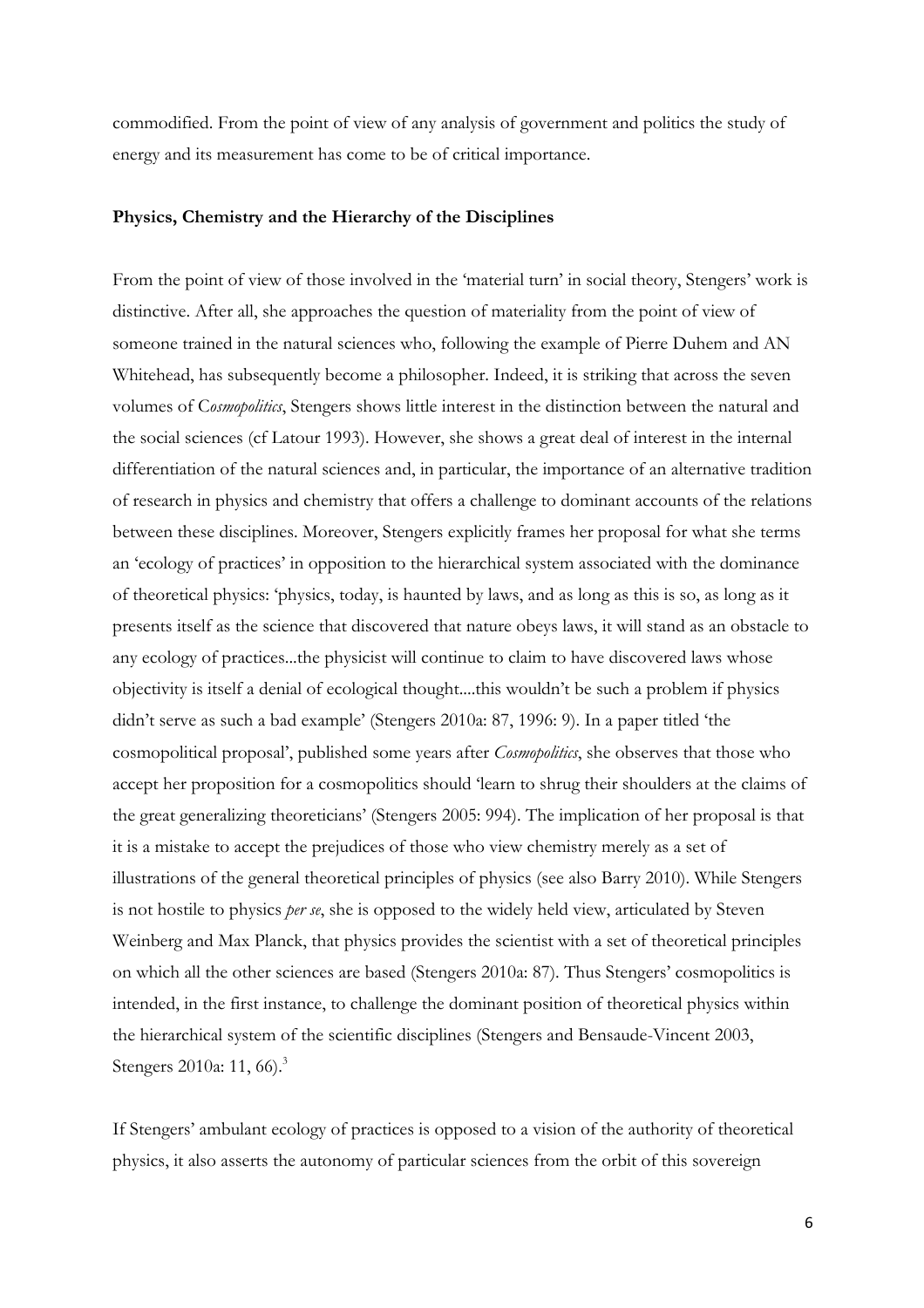power. Indeed, in their *History of Chemistry*, published prior to *Cosmopolitics,* Stengers and her coauthor Bernadette Bensaude-Vincent had already made it clear that thermodynamics establishes the irreducibility of chemical processes to physical laws and, in particular, the laws of mechanics: 'kinetic and thermodynamic [understandings of energy] both defined physical chemistry as an autonomous science in relation to mechanistic physics, which had neither reactional event<sup>4</sup> nor second principle' (Bensaude-Vincent and Stengers 1996).<sup>5</sup> In other words, the 'second principle' – i.e. the second law of thermodynamics – could not be deduced from the laws of Newtonian mechanics: it was a marker of the distinctiveness of chemistry. Towards the end of the third volume of *Cosmopolitics* Stengers herself makes a related point in a different way about the relation between physics and thermodynamics. With heavy irony, she notes that the trouble with  $20<sup>th</sup>$  century physics is that it gives itself a fundamental task:

'Although to a large extent the problems are shared by many of the other sciences, chemistry in particular, physicists alone are in a position to present themselves as defenders, not of the generic cause of disinterested science, but of the particular one of an inspired physics, the only kind capable of unravelling the enigma of reality' (Stengers 2010a: 235).

In developing a challenge to the hierarchical order of the disciplines, Stengers claims to use a particular historical method. It is based on the idea of anamnesis, 'defined as the voluntary evocation of the past' (ibid.: 182). In Stengers' account, anamnesis is not a matter of reading texts that are now forgotten, nor is it a hermeneutic exercise in re-interpretation, nor does it focus on the work of specific 'scientific geniuses'. Rather, anamnesis implies the need to reestablish obligations whose rejection has become, in her reading, 'part of the identity of twentieth century physics' (ibid.:). In this way, the anamnesis of chemistry highlights the importance of some of the foundational texts of thermodynamics, directing us towards the obligations that they should still impose on the researcher. Thermodynamics still creates problems, Stengers contends, that the scientist is obliged to address. <sup>6</sup> If thermodynamics is arguably now taken for granted, a sense of its radical challenge must be restored:

'anamnesis will have done its job if it has succeeded in destabilizing what characterises the history of twentieth-century physics, the way in which it is presented to us, as well as the way in which it is present to itself: the enthusiastic disqualification of "common knowledge" in the name of the "revolutions" physics imposes on us all and the pathos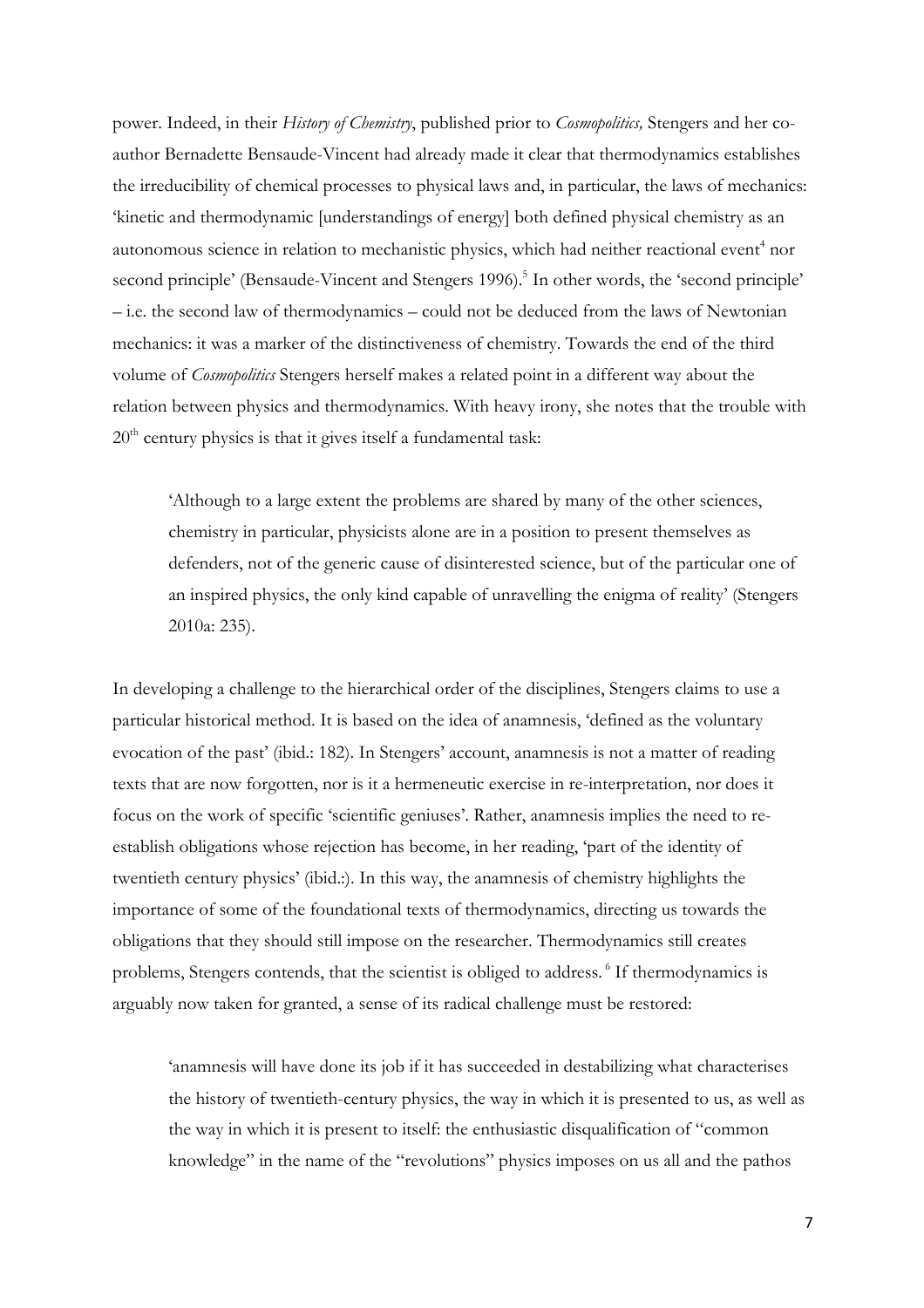associated with the great theme of the "vocation of the physicist", who aspires to a unified conception of the world beyond heterogeneous empirical phenomena' (Stengers 2010a: 261).

In this way, the method of anamnesis is an intervention in the history of science. It is opposed to the dominant narrative of twentieth-century science, which implies that physics establishes the theoretical principles that underpin 'applied' fields such as physical chemistry, geophysics and metallurgy (Barry 2005, 2010). But it is equally opposed to the arguments of historians who establish an ironic distance between the present and the past. Instead it is method that is intended to highlight the inventiveness of specific sciences and 'ecologies of practice' in the past, reanimating the conceptual importance and political value of texts that were once rightly considered significant, but are no longer read. In this way, the method of anamnesis challenges the received canon of the physical sciences, generating the potential for new forms of thinking in the present (Barry 2015).

## **Thermodynamics, Measurement, Energy**

The subtitle of the third volume of *Cosmopolitics* announces that the development of thermodynamics represented a 'crisis for physical reality'. In making this declaration Stengers takes a cue from the work of AN Whitehead, whose philosophy she subsequently gave an extended treatment (Stengers 2002). In a series of lectures given at Harvard in 1925, Whitehead remarked that 'we have already got rid of the matter with its appearance of undifferentiated endurance' (Whitehead 1985 [1926]: 47); an observation that can be understood as an indication of his sense of the significance of the emergence of quantum theory at the time, which suggested to Whitehead that corpuscular bodies had 'no great stability of endurance' (ibid.: 167, 1920: 162). However, his remarks also recognised the historical importance of thermodynamic and electromagnetic theory that had, as he recognised, already begun to displace the idea of mass from the heart of physical theory. In particular, in his Harvard lectures, Whitehead noted that with the formulation of thermodynamics:

'the notion of *mass* was losing its unique pre-eminence as being the one final permanent quantity. Later on, we find the relations of mass and energy inverted; so that mass now becomes the quantity of energy considered in relation to some of its dynamical effects. This train of thought leads to the notion of energy being fundamental, thus displacing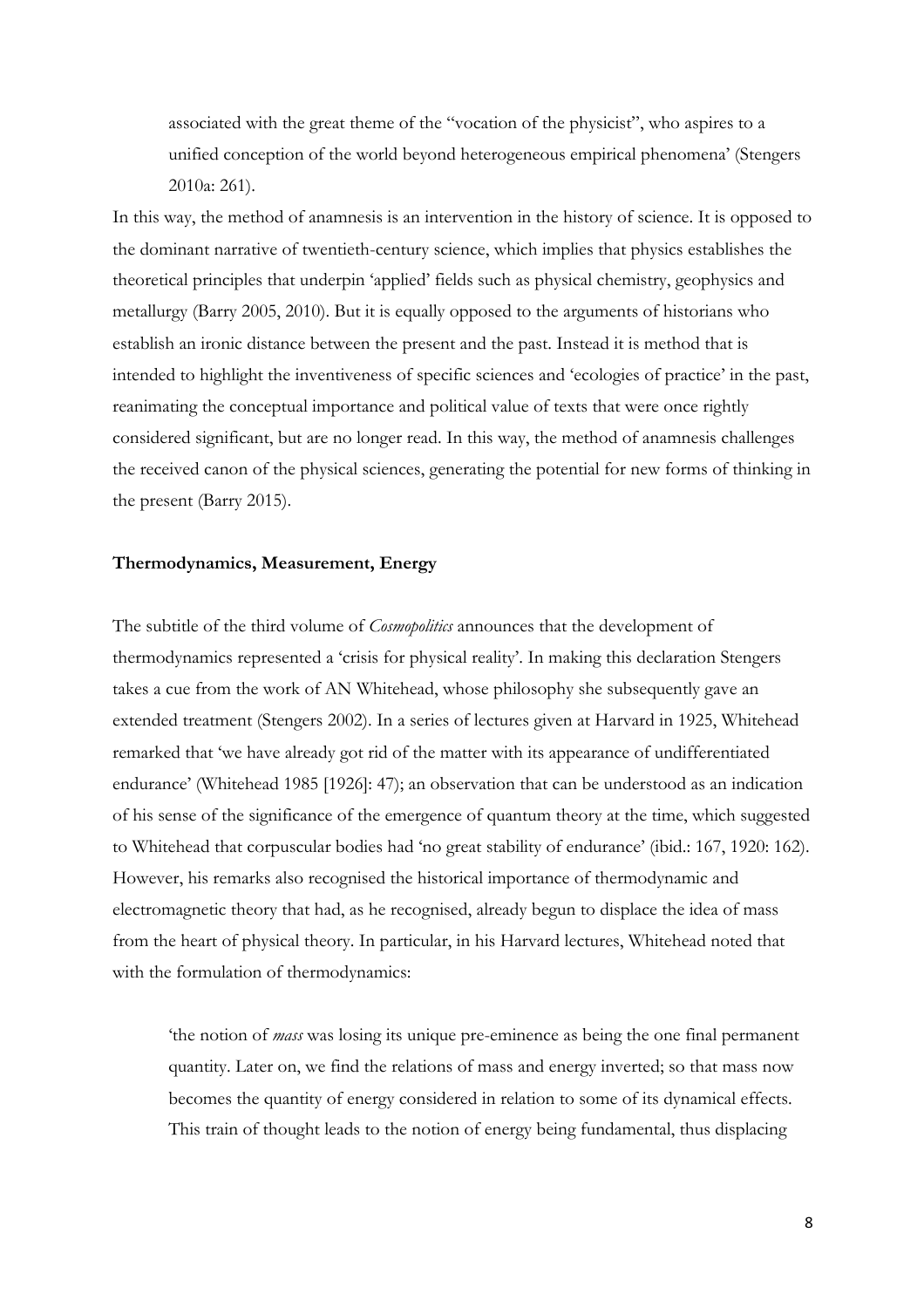matter from that position. But energy is merely the name for the quantitative aspect of a structure of happenings' (Whitehead 1985 [1926]: 127-128, emphasis in original).

If Whitehead, writing in the early  $20<sup>th</sup>$  century, takes the importance of thermodynamics as given, Stengers, writing towards the end of the century, wants to give thermodynamics a renewed significance. Moreover, whereas Whitehead notes that energy is merely 'the name for the quantitative aspect of a structure of happenings', Stengers takes the measurement of energy, the determination of the quantitative aspect of the 'structure of happenings', to lie at the heart of its significance for the sciences in general. In this way, the measurement of energy lies at the heart of her concerns.

Stengers introduces her anamesis of thermodynamics via an account of what she terms 'the Lagrangian event' in mathematical physics. In the late  $18<sup>th</sup>$  century Joseph-Louis Lagrange developed an elegant mathematical account of a system of point masses, the spatio-temporal coordinates of which were governed by Newton's laws of motion. This 'amounts to representing a constrained system and the forces that determine its evolution as if it were a system of free points to which a set of fictional forces is applied' (Stengers 2010a: 121). In Stengers' analysis, the Lagrangian system was a rational fiction that appears to be fully transparent and free of 'metaphysical convictions' (ibid.: 121). It was a fictional device and a conceptual event that, according to Stengers, led later physical scientists in two directions. One she associates with the work of William Rowan Hamilton who, in the 1830s, developed Lagrange's strict formalism still further, detaching 'the identity of the dynamic system from the world in which humans prepare, control and measure' (ibid.: 155), and forging a new 'physical-mathematical fiction' (ibid.: 157). Stengers is happy to admire the elegance of this mathematical apparatus, but wants to draw her readers' attention to the specificity of its abstraction, rather than assume that the model developed by Hamilton can simply be applied in the analysis of physical systems in general. In arguing for the need to interrogate the construction of Hamilton's abstraction, she echoes Whitehead's injunction, cited by Gilles Deleuze, that the 'abstract does not explain, but must itself be explained' (Deleuze with Parnet 1987: vii). To the extent that Hamilton's formalist approach subsequently became hegemonic, Stengers wants to reveal its artifice while, at the same time, promote the claims of a rival heir to 'the Lagrangian event'.

The other heir to the Lagrangian event, according to Stengers, was Sadi Carnot, who published a diagram of the heat cycle of an efficient steam engine in 1824. Carnot's diagram did not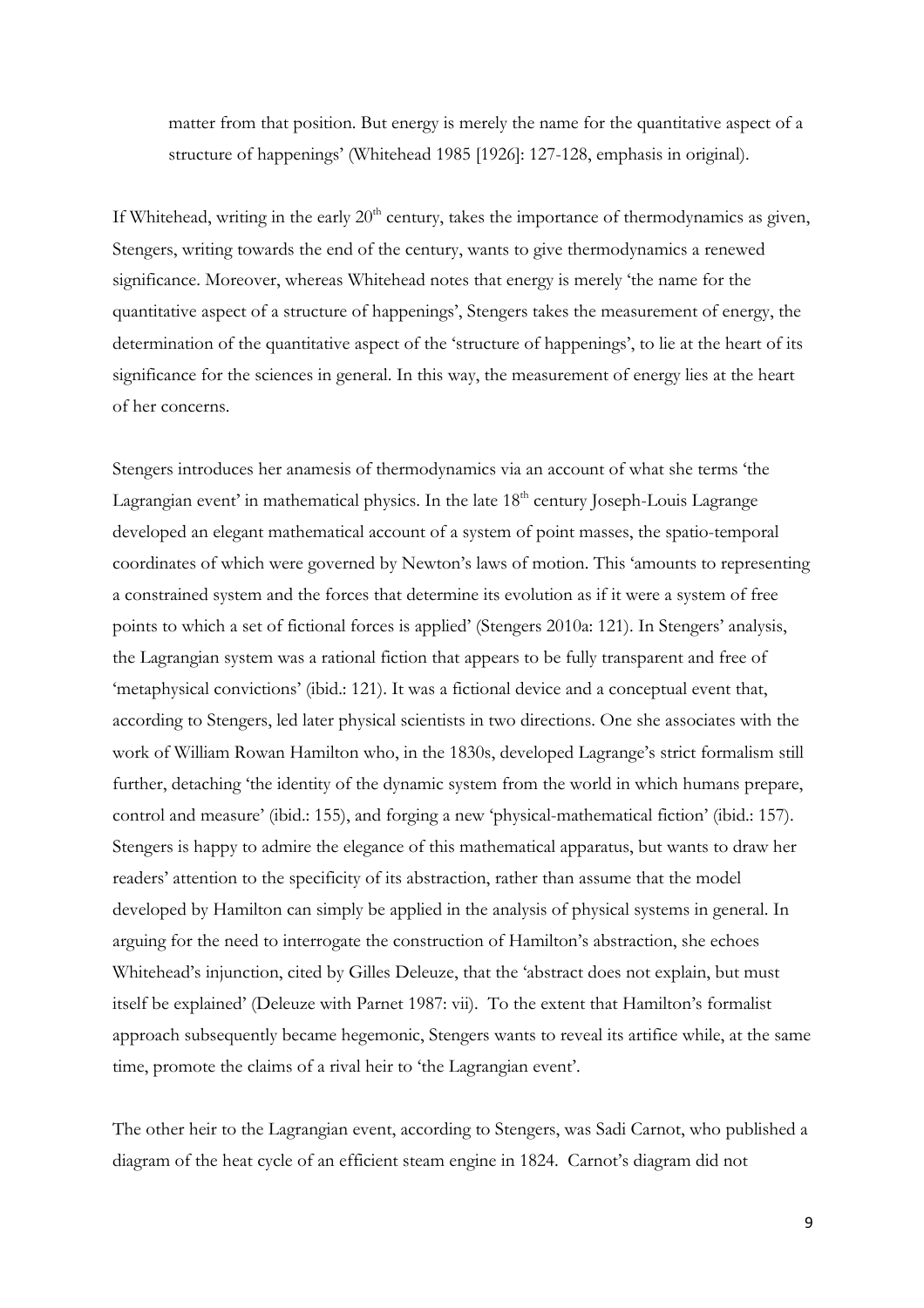represent a real steam engine. After all, his engine enabled all the heat it released to be transformed into work, and all the work that was done on the system to be transformed into heat. It was a design that was based on the widely accepted idea that heat was the manifestation of a substance called caloric, which was conserved: 'regardless of the path taken......whether the system [the Carnot engine] is compressed at constant temperature and then cooled or cooled at constant volume and then compressed, the conservation of caloric ensured that, from the moment the cycle becomes closed, all the heat absorbed has been restored' (Stengers 2010a: 198). As the caloric theory of heat was displaced by the theory of energy conservation over the course of the following decades<sup>7</sup>, Carnot's diagram raised the question of the difference between the operation of an ideal cycle and a real cycle, which would necessarily entail the dissipation of energy beyond the confines of the cycle. Stengers notes in passing that although the steam engine had been developed in England, it was only in France that it became 'worthy of an event' and of the French tradition. While English engineers merely calculated the monetary value of the steam engine, enabling it to be compared to the costs of using other sources of power, Carnot's steam engine ultimately made it possible to render calculable the efficiency of energy conversion in its own terms. Unlike the utilitarian English engineers, Carnot did not simply provide a technical solution to an economic problem; he gave the concept of energy a critical conceptual place in the physical sciences.<sup>8</sup>

In Stengers' account, the importance of Carnot's invention was only finally recognised by the German physicist Rudolf Clausius. Whereas Carnot had imagined that the heat engine would be powered by one source of heat (a furnace), Clausius saw the need to view 'the cycle as carrying out two simultaneous operations: *conversion* of part of the heat taken from the hot source to mechanical motion, and *transmission* of the remaining heat to the cold source. Carnot's ideal output established the maximum ratio between conversion and transmission. For a given quantity of mechanical motion produced, any nonideal cycle transmits to the cold source a *greater* quantity of heat than is ideally possible' (Stengers 2010a: 203, emphases in original)

In effect, Carnot's system, as it was reinvented by Clausius, made it possible to measure the energy lost by a real system for, as Stengers notes, 'only Carnot's cycle can assign a 'measurable' character to the loss or 'degradation' (Stengers 2010a: 206, Prigogine and Stengers 1982: 154-155; Prigogine and Stengers 1985: 114). There is no doubt that Carnot's work, developed further by Clausius, was 'entirely focused on the manipulation, control and production of measurement' (ibid. 210), but although Carnot and Clausius were concerned with measurement and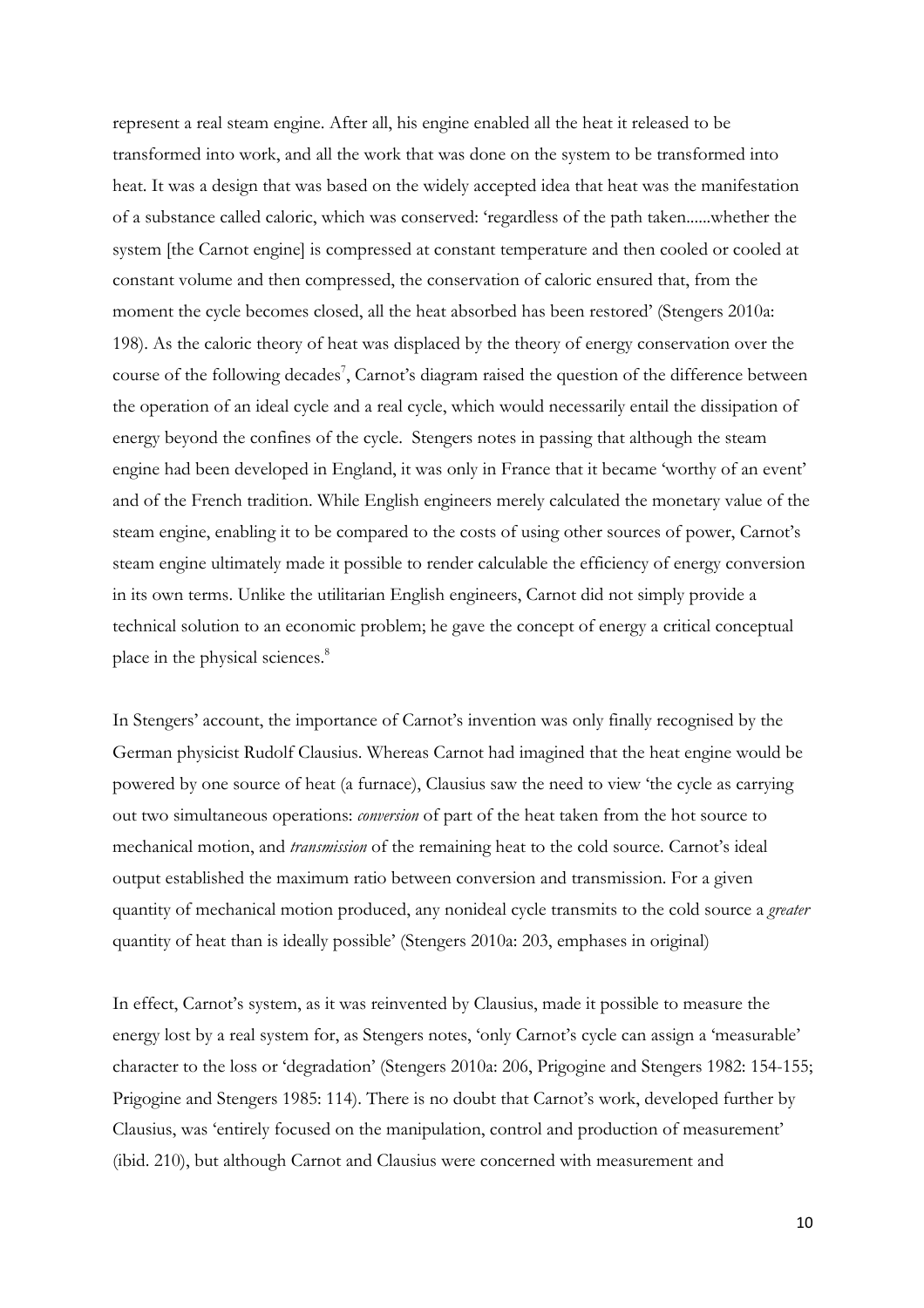manipulation, it would be a mistake to see their work as merely instrumental or applied. Clausius' reading of Carnot was not intended to make Carnot more realistic by rendering it closer to the behaviour of a real steam engine; rather it was to use the Carnot cycle as the basis on which it was possible to recognise irreversible deviations from it. This was his critical contribution to the formulation of the second law of thermodynamics, which stated that the entropy of any system could only increase over time. The increase in entropy of the system is a marker of the deviation of any system from the reversible system constructed by Carnot.

The introduction of the concept of energy reduced the 'pre-eminence' of mass in the physical sciences, as Whitehead reminds us. But Clausius' critical contribution to thermodynamics also points to the intrinsic relation between energy and measurement. Energy is not a physical object with given dimensions, such as mass and length. Rather, energy has to be understood in terms of its conversion, or the potential for its conversion in the future between different forms, such as heat and work. Moreover, the conversion of energy between specific forms may be more or less efficient, and more or less spontaneous, according to conditions.<sup>9</sup> The measurability of energy, and the measurement of its conversion, is quite different in this respect from the measurability of the position and velocity of a mass. While the position of a mass can be determined in isolation from the position of other masses, the measurement of energy cannot. As Stengers contends, 'in the case of energy transformations.... ..measurability is in no way a "given", it must be created, fabricated from the whole cloth; in this case the definition of ability to measure something is not arbitrary, it *creates the object it measures'* (Stengers 2010a: 210, emphasis added). In order to measure the conversion of energy, the physicist or chemist has to imagine an ideal system within which the efficiency of energy conversion is maximised. The physicist creates the fictional device that makes measurement possible. In this way, according to Stengers, he should recognises himself as a constructivist or manipulator: 'this is the new factor differentiating mechanics from thermodynamics – it obligated the physicist to be conscious that he was a manipulator, an active participant in the definition of the world' (ibid.: 211).<sup>10</sup>

Unfortunately, physicists tended to either forget or blunt the radical challenge of thermodynamics. They claimed to be able to reduce thermodynamics to the laws of Newtonian mechanics. In the classical formulation of thermodynamics, as formulated by Clausius, the physicist creates a fictional reversible system and thus becomes an 'active participant in the definition of the world'. By contrast, in the so-called statistical or probabilistic interpretation of thermodynamics, associated with the work of Boltzmann, it was possible to understand the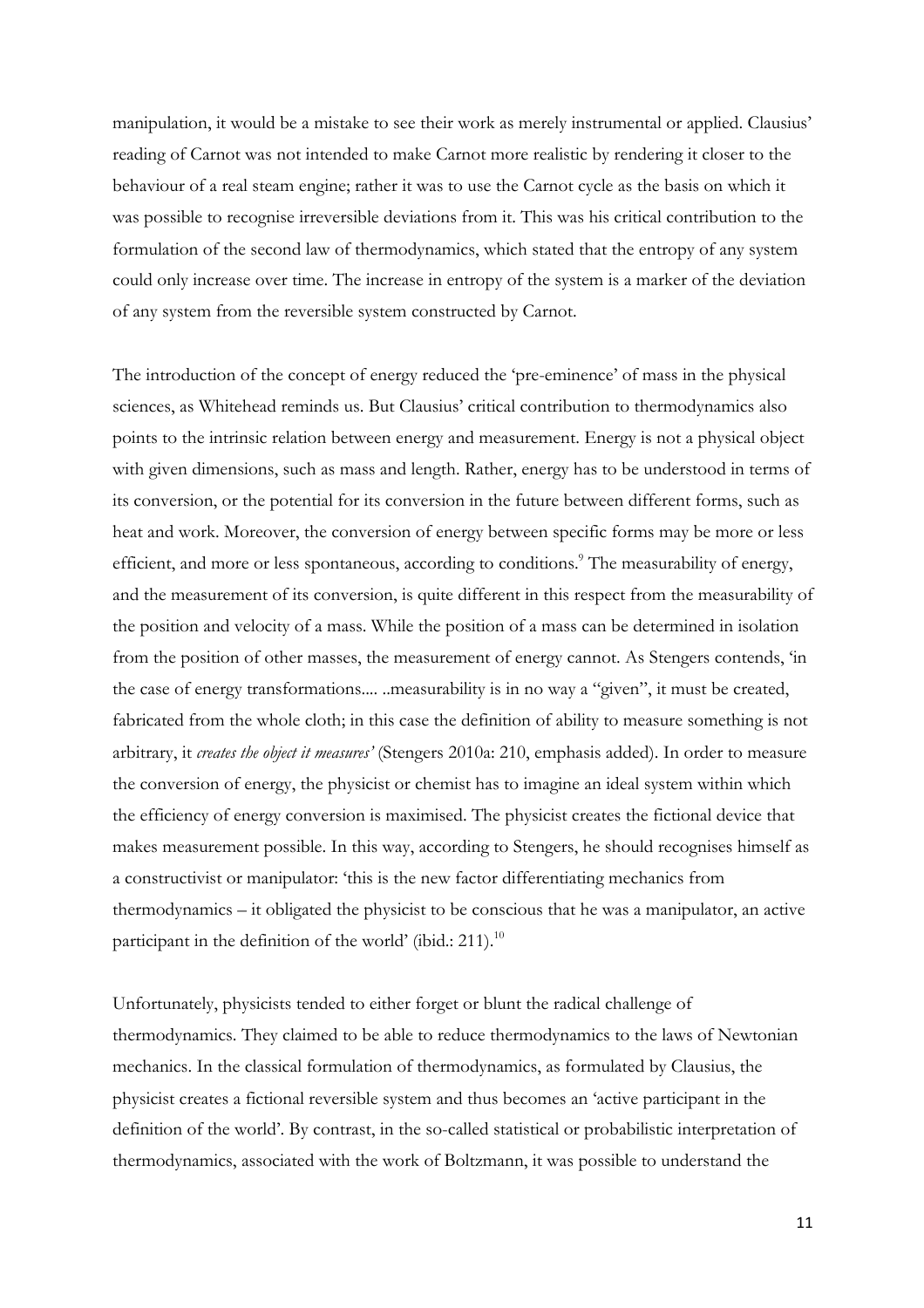second law of the thermodynamics as the statistical effect of the random collisions between a large number of moving particles. For the proponents of statistical thermodynamics, a system tended to increase irreversibly towards an equilibrium simply because this was the most probable course for the system to follow.<sup>11</sup> Stengers is in no doubt about the historical importance of this problematic argument, which gave rise, in her words, to the physicist of the  $20<sup>th</sup>$  century, who tended to explain away the problem of irreversibility that the introduction of the second law had introduced. Given that physicists have preferred to forget the challenge of classical thermodynamics to mechanics 'we must again ask, [why] weren't the variety of kinetic events, even which, with the exception of elastic collision<sup>12</sup> [between masses], all seem to point to a difference between past and future, used to resist the power of dynamics?' (Stengers 2010: 255). Indeed, it is the question of the difference between the past and the future, introduced by thermodynamics, which remains central to Stengers' concerns in the later volumes of *Cosmopolitics*. It is here that she engages extensively with Ilya Prigogine's work on far-fromequilibrium processes, dissipative structures and emergence, while remaining highly critical of the all too rapid appropriation of Prigogine's ideas into physical and social theory.13 In this essay, rather than review Stengers' discussion of the importance of Prigogine's work, and its theoretical aftermath, I want to remain with her interest in the classical thermodynamics of the 19<sup>th</sup> century, and the radical challenge she claims it continues to present. In pursuing this claim, her argument contrasts with Deleuze's over hasty dismissal of classical thermodynamicists' preoccupation with the tendency of systems to move towards equilibrium as merely bourgeois 'good sense' (Deleuze 1994: 223, Colebrook 2008).

### **Cosmopolitics**

Despite Stengers' preoccupation with the history of thermodynamics, a striking feature of *Cosmopolitics* is the lack of any explicit discussion of the politics and government of energy. Although Stengers turns to discuss the politics of scientific practice in general in the seventh volume of *Cosmopolitics*, she shows little interest in the politics of energy technologies, or the economic or cultural history of 19<sup>th</sup> century physics (Smith 1998) or, for that matter, with the relations between energy and political economy (cf Mitchell 2011). This absence is particularly notable given that Stengers herself co-authored an afterword with Ilya Prigogine to the English translation of a series of short extracts from Michel Serres' *Hermès* (Prigogine and Stengers 1982). Yet Stengers' argument in *Cosmopolitics* contrasts strikingly with Michel Serres' observation in the fourth volume of *Hermès* that it is the earth that provides the energy input into Carnot's system,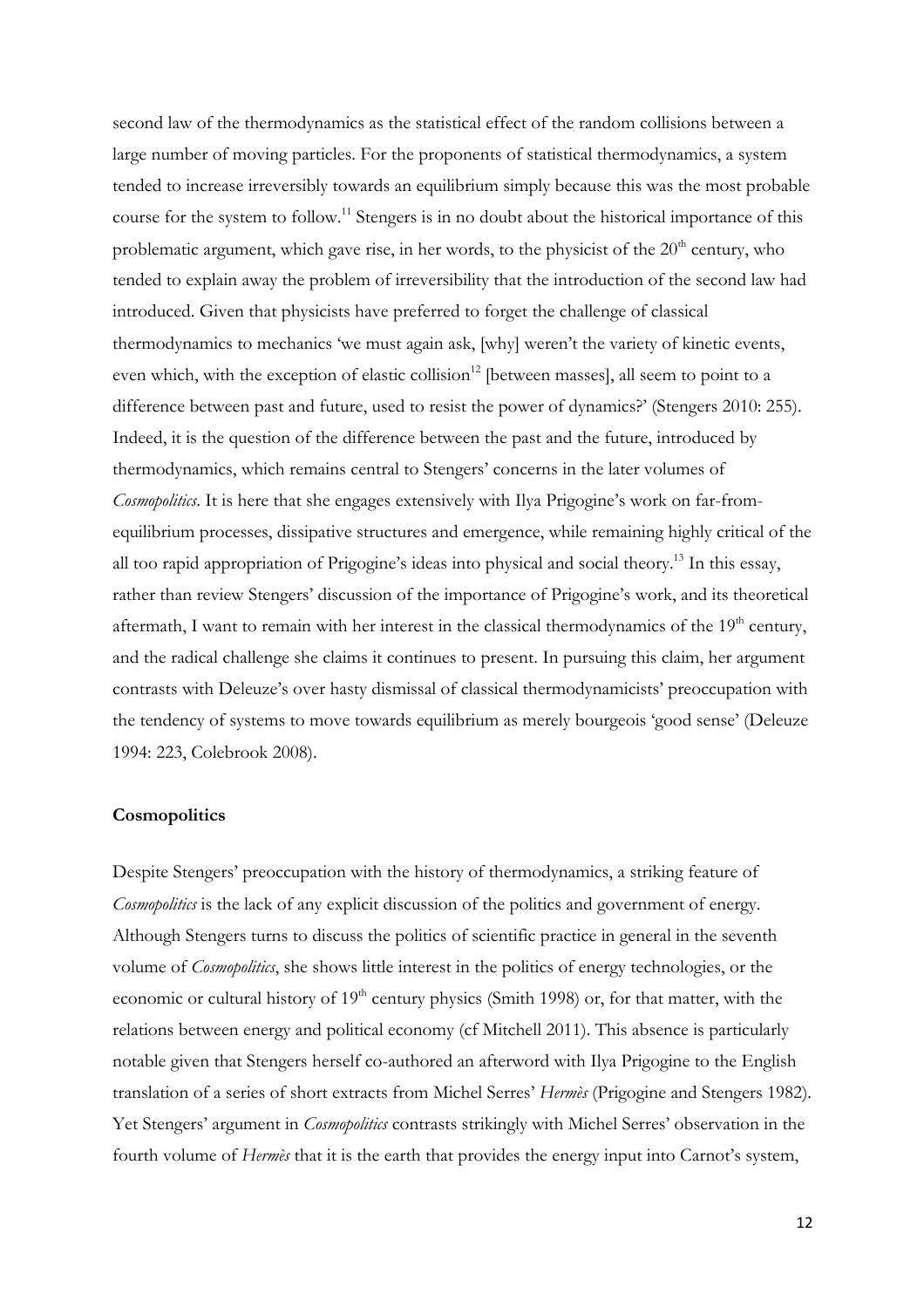thereby acting, in an apparent allusion to Marx, as a source of 'primitive accumulation' (Serres 1977: 59). Her analysis also stands in marked contrast to the stories told by recent historians of science who stress the need to attend to the intimate relations between energy physics, industry and empire in the 19<sup>th</sup> century (Harman 1982, Norton Wise 1995, Smith 1998). In her account of the work of Carnot and Clausius, Stengers draws our attention to the importance of the distinction between two trajectories that emerge from the Lagrangian event in mathematical physics, and she directs us to revisit the question of the probabilistic interpretation of thermodynamics and its limitations. However, in adopting this internalist approach to the history of science, she brackets the question of the importance of energy, and measurements of energy, to political and economic life, or to what she later termed the 'mode of existence' of capitalism (Pignarre and Stengers 2011).

Stengers' notable lack of interest in the political economy of energy, or the relations between thermodynamics, industry and empire, nonetheless does make some sense in the context of the broader argument of *Cosmopolitics*. For her preoccupation, in these volumes, is with the need to develop a positive account of a form of situated scientific practice in opposition to the hierarchical relations both between the different natural sciences and between the sciences and a range of what are commonly understood to be 'non-scientific' knowledge practices. At the same time, her account of the hierarchical relations between physics and the other natural sciences reinforces her sense that the relations between the social sciences and other non-expert forms of knowledge are also hierarchical, which in turn informs her account of politics. In her cosmopolitical vision, politics is not something about which the social sciences could or should claim any specific expertise (Stengers 1997).

In this light, one can understand why Stengers should be hostile to those sociologists of scientific knowledge who purported to give a sociological explanation of scientific change by imposing their concepts, such as 'motivation', 'interest', 'suggestion' and 'symbol' on their subjects, including scientists (Stengers 2011a: 382, cf. Barnes 1974, see also Stengers 2010b). It is in relation to her opposition to the arguments of sociologists of scientific knowledge, and what she perceives to be their failure to grasp the obligations of scientific practice, that we can understand why she both emphasises the importance of Carnot's fictionalised steam engine but does not want to consider its relation to the development of industry and the economy (cf Marx 1976: 497). In this way, her approach resonates with the work of Michel Callon and Bruno Latour, who also took issue, a few years prior to the publication of *Cosmopolitics*, with the efforts of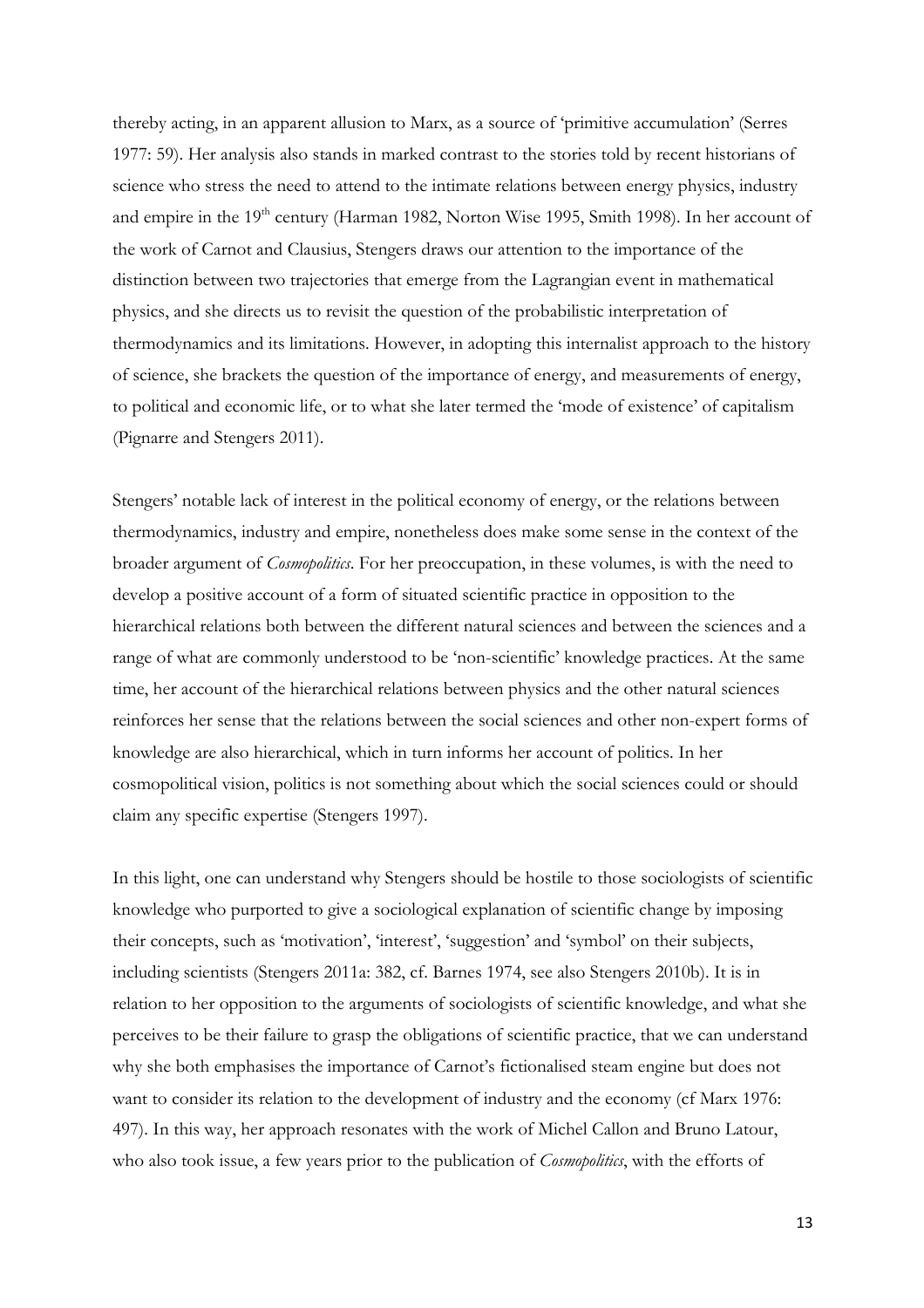sociologists of scientific knowledge to account for scientific change in sociological terms, without first interrogating the distinction between nature and society which underpinned their arguments (Callon and Latour 1992). However, whereas Latour had adopted the position of an untutored outsider who sought to follow scientists 'in action' (Latour 1987), Stengers is confident about her own capacity to inform scientific practice in a manner that has some parallels with, for example, the philosophy of Karl Popper. Stengers, like Popper, exhorts scientists to take the risk of allowing their objects to offer resistance to their analyses and their analytic approaches. However, by contrast to Popper, she favours those scientific and nonscientific practices that are attuned to the specificity of the situations and systems, rather than those that lead to the formulation of the most generalised and therefore, according to Popper, 'falsifiable' laws or theories. Moreover, whereas Popper sought to establish the philosophical basis for scientific methods in general, Stengers emphasises that each practice 'has its own recalcitrant, diverging manner of defining what matters' (Stengers 2010b: 25). It is because each practice can, in principle, 'define what matters' that the practice of chemists is irreducible to politics as it is conventionally conceived.

We may, however, note a second striking contrast between the earliest formulations of actornetwork theory and Stengers' approach in *Cosmopolitics*. In its first incarnation, actor-network theory was intended to alert the researcher to how the strength and identities of actors shifted in a fluctuating and contested field of relations with other human and nonhuman actors. In doing so, actor-network theory translated a semiotics of the relationality of the sign, drawing on the work of Greimas, into a general approach to the study of the relationality of human and nonhuman actants (Callon and Latour 1981). By contrast to this semiotic account, Stengers' account of relationality, although less explicitly articulated than actor-network theory, begins from thermodynamics rather than semiotics. As a student of thermodynamics, Stengers knows that objects do not have properties and powers in themselves. Viewed from the perspective of thermodynamics it would obviously be a mistake ever to treat objects in isolation from the fields of relations or the systems in which they are situated. Social scientists have often wanted to *add*  social relations or meanings or politics to objects that might otherwise thought of as clearly defined by their intrinsic natural properties.<sup>14</sup> However, Stengers' work reminds us that thermodynamics had already established that objects had relational powers and identities, long before anthropologists and sociologists began to be interested in the social life of things. If energy is taken to be an aspect of matter in general then objects are always have the potential for change, in ways that are not necessarily predictable or governable. According to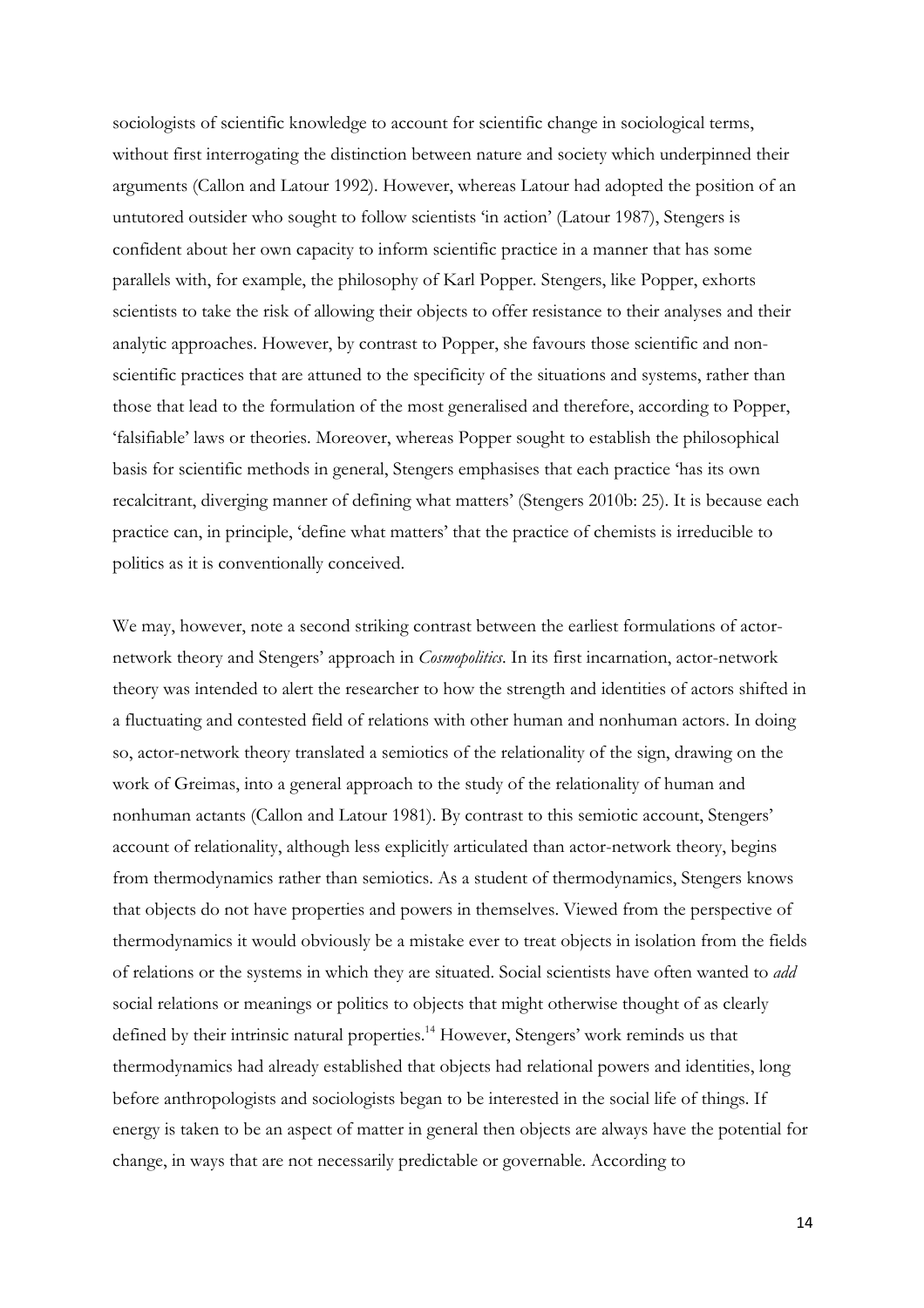thermodynamics, matter should not be thought of as inert, nor as necessarily lively, as the vital materialists would argue, but as an aspect of an open system of relations. Stengers' *Cosmopolitics* can be read, in part, as a philosophical articulation of the thermodynamicists' view of the relationality of matter.

As we have seen, Stengers' account of thermodynamics stresses the importance of the relation between the thermodynamic energy and the metrological and conceptual work of the physicist or chemist. The physical scientist is conceived of as a 'manipulator' or constructivist who neither represents nor 'shapes' material reality (Bernal 1969, Marx 1976), but transforms reality in order to render energy into a calculable and comparable form. In the *History of Chemistry*, Bernaude-Vincent and Stengers introduce a concept that might help make sense of this transformative practice. Chemistry, they argued, does not just develop new materials by rearranging or synthesising the finite set of elements given in the periodic table. Rather, the chemist is interested in generating new substances or 'informed materials' the properties of which, in specific conditions, could be measurable and knowable. In this way, chemists could give chemicals new and multiple forms of informational material existence (Barry 2005, 2010, 2013, Lloyd Thomas 2010, Rosengarten 2010). An informed material is a transformed material. In this way, molecules come to have different properties and powers as they move between different experimental apparatuses in the laboratory and between different forms of existence, whether in the laboratory, the factory, the hospital, and the field. The task of the chemists is both to multiply these forms, to translate between them, and to give them stability.<sup>15</sup> Likewise, thermodynamics enables the scientist to give a quantitative measure of energy transformations within what Whitehead termed the 'structure of happenings'. Measurements of energy both make such transformations visible to the scientist, but also add to their existence.

#### **From Cosmopolitics to Politics**

In *Cosmopolitics*, Stengers brackets off the question of the relation between energy, on the one hand, and government and the state, on the other. In this way, she has surprisingly little to say about politics as it is conventionally understood and, at times, she appears sceptical that social scientists could offer anything to those interested in the conduct of politics. Although Stengers' *Cosmopolitics* is centrally concerned with both the study of energy and politics, readers of her work will struggle to find any explicit account of politics in her work on thermodynamics. Indeed, part of the importance of Stengers' account of thermodynamics is to caution us from thinking that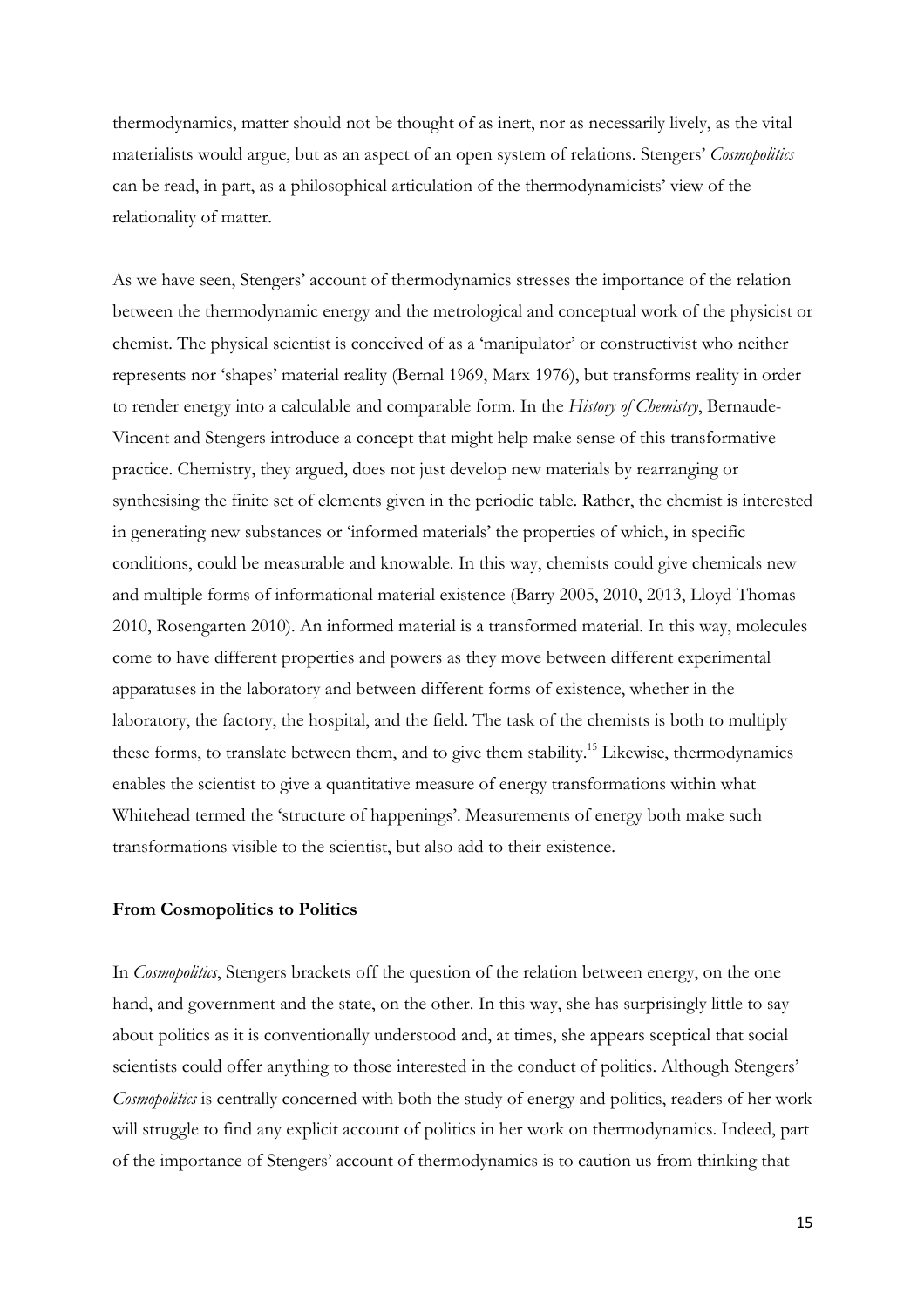thermodynamics can and should just be understood only in conventionally political or economic terms. Whereas readers versed in critical and poststructuralist theory might imagine that all forms of knowledge are political, Stengers recognises the need to hold onto an account of the specificity of different ecologies of practice and, thus, to attend to the heterogeneity of both scientific and political practices in their diverse forms.

Nonetheless, if Stengers' account of the politics of energy in her writings on thermodynamics is deliberately limited, she does offer a positive account of the ecology of political practice in other texts. In doing so, she focuses attention on the importance of what she terms 'interstices', and the need to cultivate and maintain the existence of interstitial forms, that are generative of emergent effects.<sup>16</sup> In so doing, she distances herself from those anti-political thinkers who try to turn democracy into a form of professional practice by managing the process of consultation or 'stakeholder engagement' (Barry 2013: 95-115, Whatmore 2013, cf Rancière 1998). But she equally distances herself from those on the left who search, as she and Phillippe Pignarre put it, for 'those who will take the place of the working class' (Pignarre and Stengers 2011: 115). In this way, Stengers' argument resonates with Deleuze and Guattari's observation that the 'molecular politics' of minorities is often 'imperceptible from the view of macropolitics' (Deleuze and Guattari 1987: 216, Thoburn 2001). Indeed, those who inhabit what Stengers and Pignarre term interstices may need to resist attempts to co-opt or interpret their politics in macropolitical terms. As I have argued, the actions of political activists may be politically generative precisely in so far as they are not seen to be reducible to a given politics (Barry 2001: 196). Positively, Pignarre and Stengers advocate the formation of 'concrete situations' within which learning can take place, and through which the 'political creation of the possible' can displace 'the anti-politics of the probable' (Pignarre and Stengers 2011: 114, Stengers 2005). This is an argument that has been developed, in particular, by Sarah Whatmore (Whatmore 2013). In this respect, Pignarre and Stengers' approach resonates with that taken by forms of political activism that are particularly attuned to the specificity of concrete problems, and the questions that such specific problems pose. In this way, there are evident parallels between their analysis of the ecology of political practice and the ecology of scientific practice that Stengers finds in the development of classical and non-equilibrium thermodynamics (see also Barry 2013: 152). For Stengers, classical thermodynamics was certainly 'focused on the manipulation, control and production of measurement [but], at the same time, it also demonstrates the invention, the free and entirely counterintuitive production of meaning implied by the creation of certain types of measurements (Stengers 2010a: 210). Likewise the practitioner of an interstitial politics is an inventive and active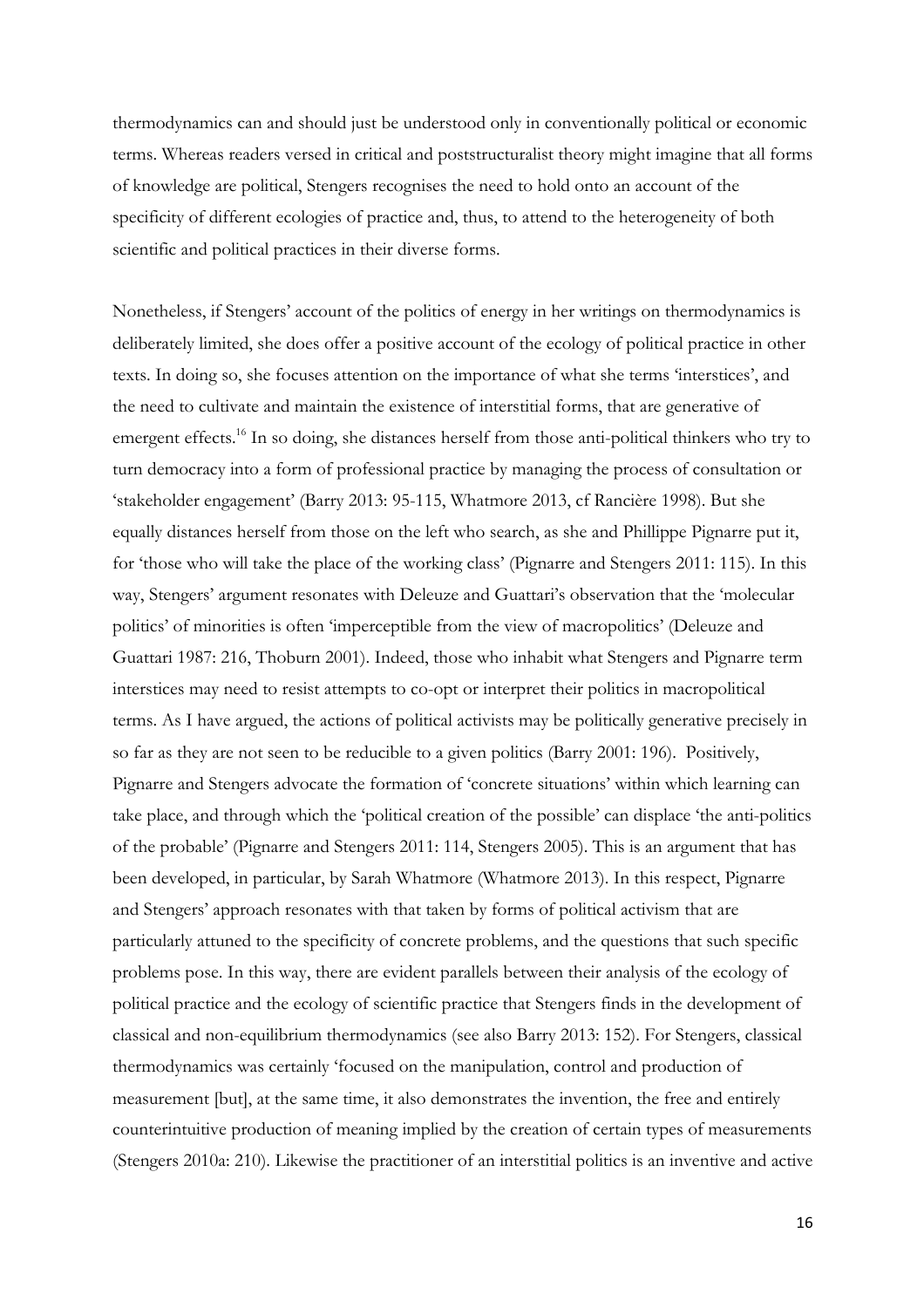participant in the definition of the world. For Stengers, this inventiveness should both be acknowledged and fostered, rather than viewed merely as an expression of something else.

Although Stengers does not explicitly address the ecology of political practices in *Cosmopolitics*, her investigations of thermodynamics nonetheless raise the question of the relation between thermodynamics and the politics of energy as it is conventionally understood. In this way, Stengers' work directs our attention to the critical importance of measurements of energy production and consumption in political and economic life (e.g. Mitchell 2011, Boyer 2011, Huber 2013, Lohmann and Hildyard 2013, von Schnitzler 2013). In this paper, there is not the space to address the question in any detail and, indeed, the politics of the measurement of energy remains a matter for further empirical research. In the 19<sup>th</sup> century, the question of how to calculate the energy efficiency of the steam engine informed the development of classical thermodynamics (see also Bernal 1954). Today, the thermodynamic efficiency of a vast range of devices, from light bulbs to internal combustion engines, is increasingly regulated, while individuals and organisations are expected to monitor and manage their expenditure or consumption of energy (Marres 2012, von Schnitzler 2013), in the face of growing concerns about energy security, resource scarcity, and climate change (Urry 2014). In these evolving conditions, the empirical and political challenge, following Stengers, is to interrogate how the measurement of energy efficiency has become both an object of government and a focus for politics in 'concrete situations' (Barry 2002).

## **Conclusions**

At the heart of recent social theoretical interest in materials is, as I have suggested, a puzzle: namely, that while there has been growing concern with the importance of both matter and energy in social and political life, natural scientific accounts of energy have been largely ignored. In this respect, Isabelle Stengers' focus on the conceptual significance of thermodynamics deserves wider attention, despite its apparently narrow focus on the history of the physical sciences. In *Cosmopolitics* she articulates the thermodynamicist's sense of the importance of the concept of energy to natural scientific accounts of matter and, in doing so, challenges the received view of the hierarchy of the physical sciences (Barry 2015). This is a core contribution of her argument. Yet despite her focus on the history of the physical sciences, Stengers' work has a number of further implications, I suggest, and should not only be of interest to those concerned with the politics of energy, but also to those concerned with the study of material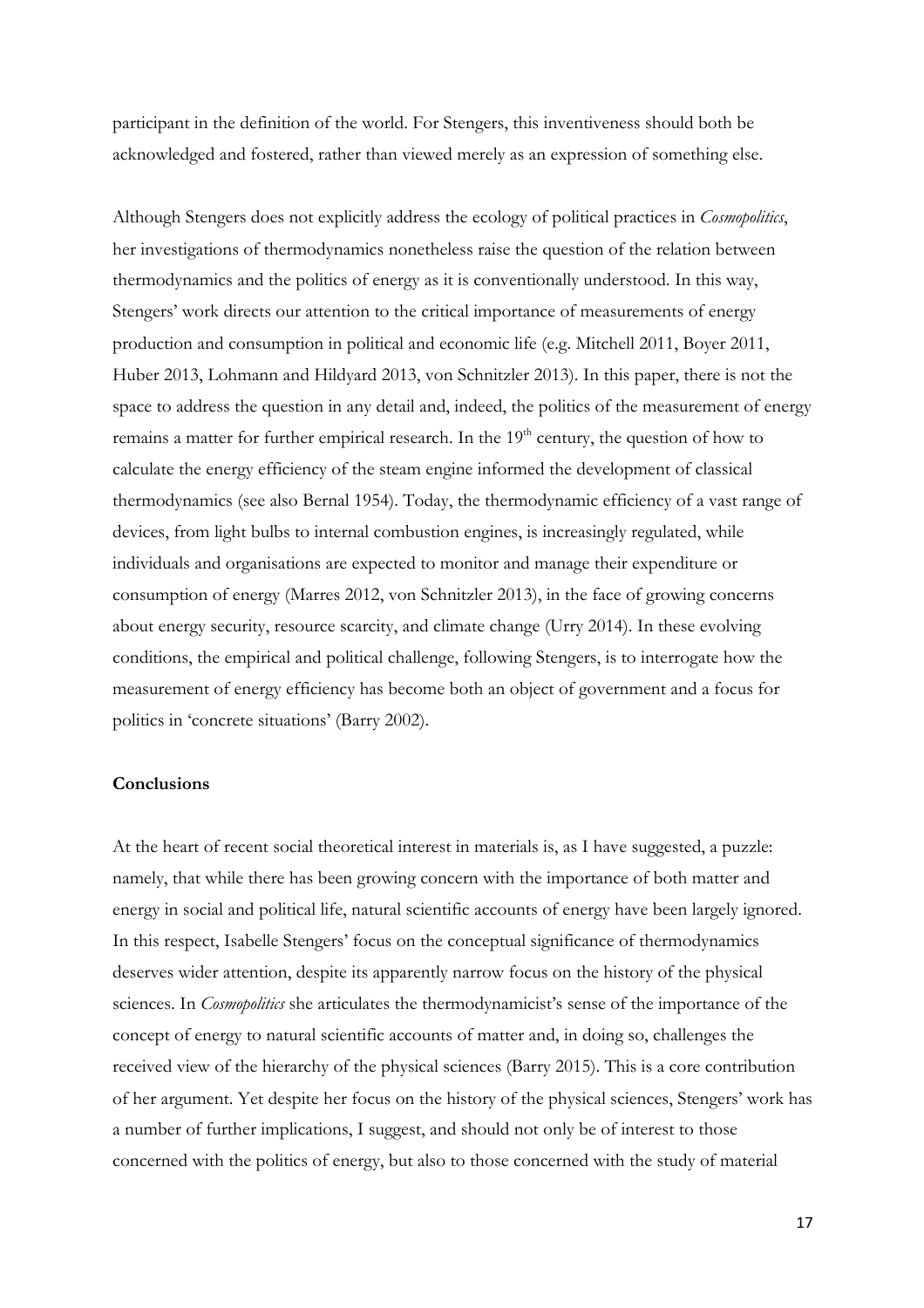politics more broadly. She reminds us first that physical scientists have long recognised that matter does not take the form of bounded massive objects, with given powers or capacities. While social theorists have long sought to add social relations to matter, in doing so they have bypassed physical scientists' own analyses of relationality, which include the account provided by thermodynamics. As she argues, thermodynamic accounts of energy are critical to the way that physical chemists both understand the relational properties of matter, and attempt to both trace and manage what A.N. Whitehead once termed the 'structure of happenings' (Whitehead 1985 [1926]: 128). Secondly, thermodynamics suggests a different way of theorising the matter-energy relation than that offered by vitalist approaches to political ecology. In effect, thermodynamics offers us an account of the limits to which energetic systems can be governed or managed, an account that does not rely on the idea of the incalculability of vital force (cf Bennett 2005). Finally, as Stengers suggests, the thermodynamic concept of energy is necessarily related to the practice of measurement. In this way, the thermodynamicist is a constructivist, who recognises that measurement 'creates the object that it measures' (Stengers 2010a: 210). Today, in the context of growing concerns with climate change and energy efficiency, the challenge is to show how the diverse ways in which the conversion of energy is measured have become an explicitly governmental and political matter.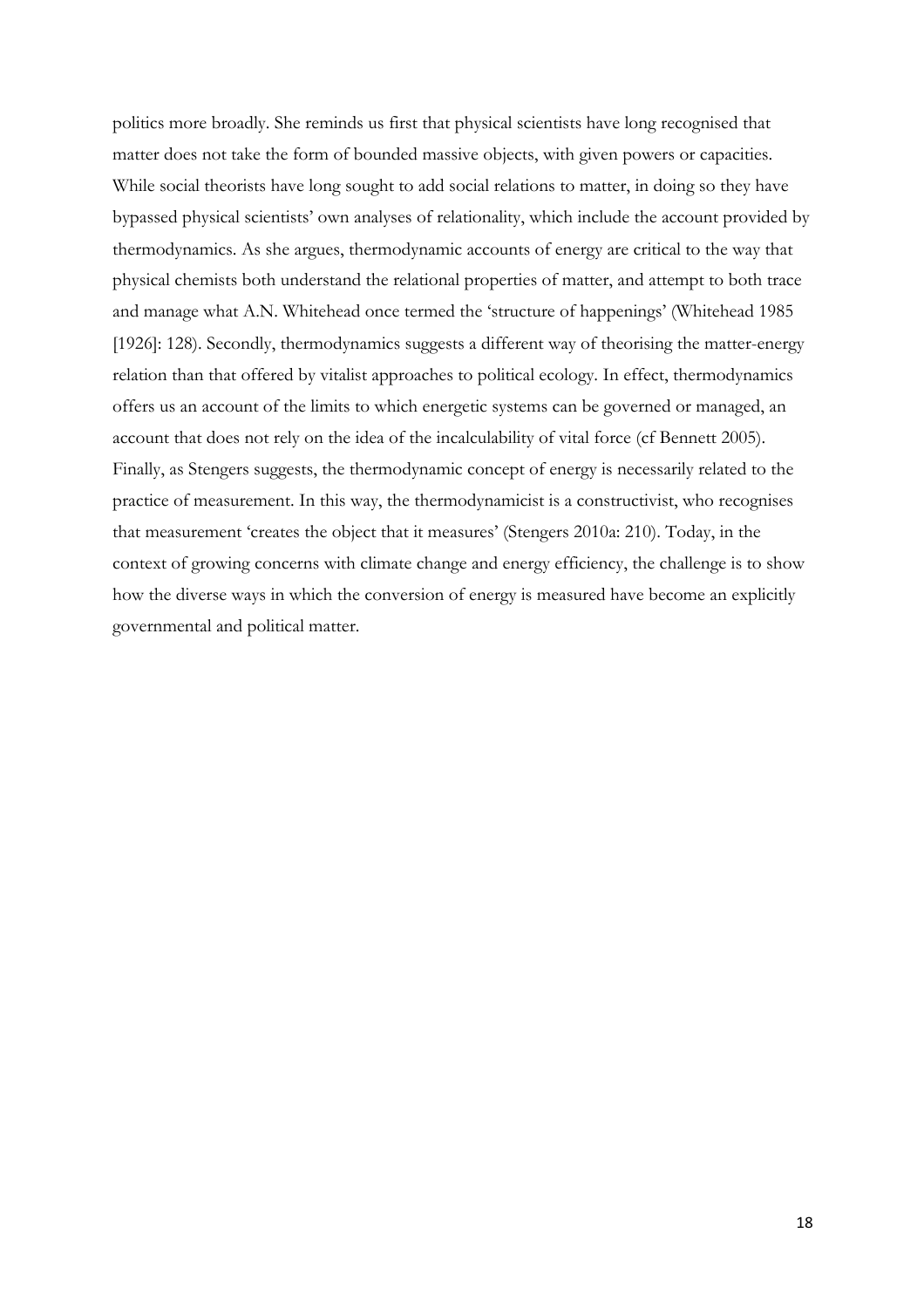## **References**

Anderson B., Wylie J. (2009), 'On geography and materiality', *Environment and Planning A,* 41,  $318 - 335.$ 

Atkins, P. (2001) *The Elements of Physical Chemistry*, Oxford: Oxford University Press, 3rd edition.

Barnes, B. (1974) *Scientific Knowledge and Sociological Theory*, London: Routledge and Kegan Paul.

Barry, A. (2001) *Political Machines: Governing a Technological Society*, London: Athlone

Barry, A. (2002) 'The Anti-Political Economy', *Economy and Society*, 31, 268-284.

Barry, A. (2005) 'Pharmaceutical Matters: the Invention of Informed Materials', *Theory, Culture, and Society*, 22, 51-69.

Barry, A. (2010) 'Materialist Politics: Metallurgy', in Braun, B. and Whatmore, S. *Political Matter*, Minneapolis: Minnesota University Press, 89-118.

Barry, A. (2013) *Material Politics: Disputes along the Pipeline*, Chichester: Wiley-Blackwell.

Barry, A. (2015) 'Geography and other disciplines: genealogy, anamnesis, and the canon', ms submitted to the *Journal of Historical Geography*.

Bell, V. (2007) *Culture and Performance: the Challenge of Ethics, Politics and Feminist Theory*, Oxford: Berg.

Bennett, J. (2005) *Vibrant Matter: a Political Ecology of Things*, Durham, NC: Duke University Press.

Bennett, T and P Joyce (eds.) (2010) *Material Powers: Cultural Studies, History and the Material Turn*, London: Routledge.

Bensaude-Vincent, B. and I. Stengers (1996) *A History of Chemistry*, Cambridge, MA: Harvard University Press.

Boyer, D. (2011) 'Energopolitics and the anthropology of energy', *Anthropology News*, 52, 5-7.

Braun, B. and Whatmore, S. (eds.) (2010) *Political Matter*, Minneapolis: Minnesota University Press.

Callon, M. and Latour, B. (1992) 'Don't throw the baby out with the Bath School! A reply to Collins and Yearley', in Pickering, A. (ed.) *Science as Practice and Culture*, Chicago: Chicago University Press, 343-368.

Clark, N. (2011) *Inhuman Nature: Sociable Life in a Dynamic Planet*, London: Sage.

Colebrook, C (2008) 'Bourgeois Thermodynamics' in I. Buchanan and N. Thoburn (eds.) *Deleuze and the Political*, Edinburgh: Edinburgh University Press.

de Laet, M. and A. Mol (2000) 'The Zimbabwe bush pump: mechanics of a fluid technology', *Social Studies of Sciences*, 30, 2, 225-263.

Debaise, D. (2013) 'A philosophy of interstices: thinking subjects and societies from Whitehead's philosophy', *Subjectivity*, 6, 101-111.

Deleuze, G. with Parnet, C. (1987) *Dialogues*, London: Athlone.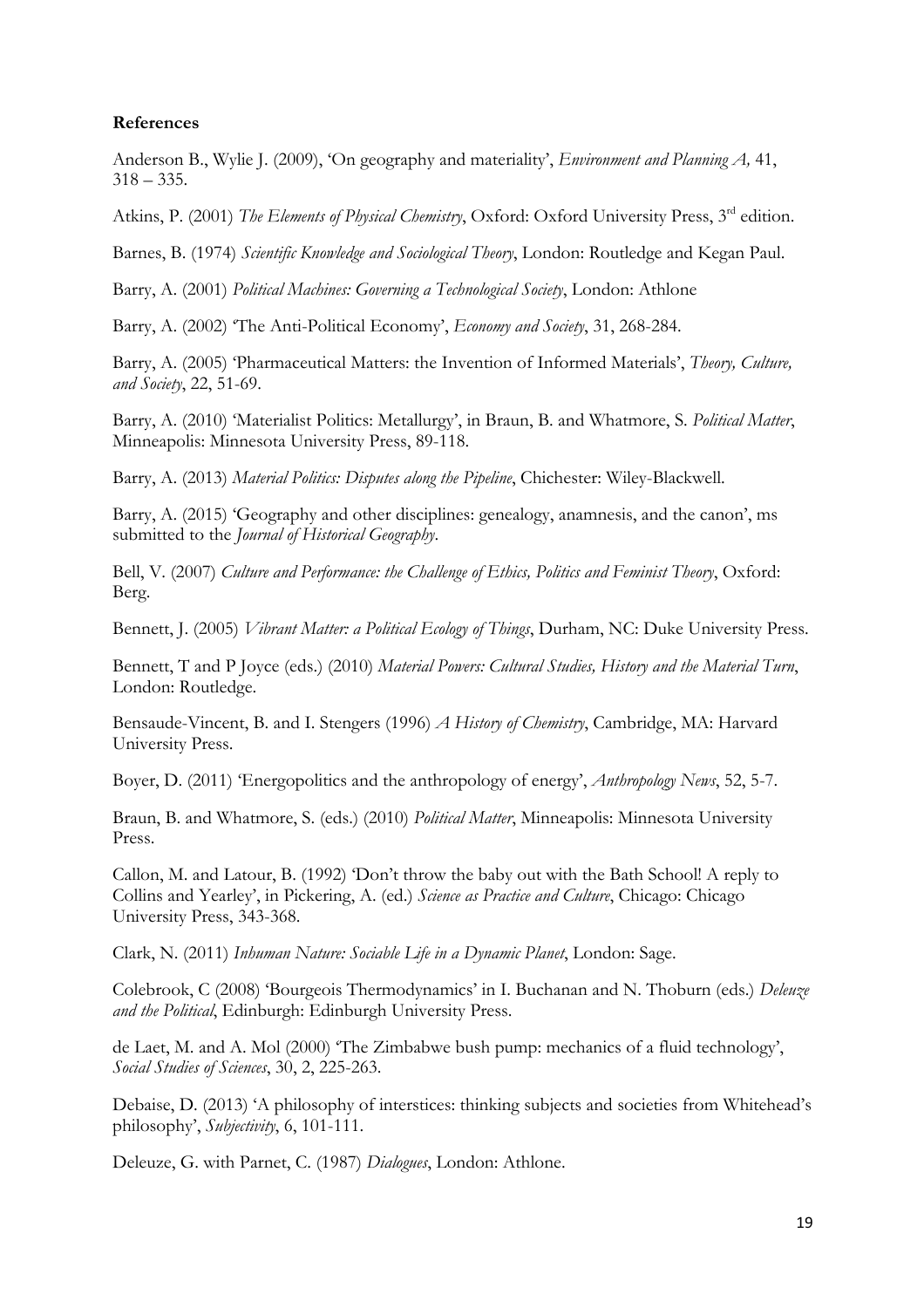Deleuze, G (1993) *Difference and Repitition*, London: Athlone.

Duhem, P. (1903) *Thermodynamics and Chemistry*, New York: John Wiley.

Duhem, P. (1954 [1914]) *The Aim and Structure of Physical Theory*, Princeton: Princeton University Press.

Foucault, M. (2008) *The Birth of Biopolitics: Lectures at the Collège de France 1978-79,* Basingstoke: Palgrave Macmillan.

Gregson, N. and Crang, M. (2010) 'Materiality and waste : inorganic vitality in a networked world.', *Environment and planning A*., 42 (5): 1026-1032.

Halewood, M. (2011) *AN Whitehead and Social Theory: Tracing a Culture of Thought*, Anthem.

Harman, P.M. (1982) *Energy, Force, and Matter: the Conceptual Development of Nineteenth Century Physics*, Cambridge: Cambridge University Press.

Haraway, D. (1991) 'The Cyborg Manifesto, in *Simians, Cyborgs, and Women*, London: FaB.

Harvey, P. et al (eds.) (2014) *Objects and Materials*, London: Routledge.

Harvey, P and H. Knox (2015) *Roads: an anthropology of infrastructure and expertise*, Ithaca, NY: Cornell University Press.

Henare, A, Holbraad, M. and S. Westell (2007) *Thinking Through Things: Theorising artefacts ethnographically*, London and New York: Routledge

Hinchliffe, S., Kearnes, M. and Whatmore, S. (2005) 'Urban Wild Things: a Cosmopolitical Experiment', *Environment and Planning D: Society and Space*, 23, 643 – 658.

Huber, M. (2013) *Lifeblood: Oil, Freedom and the Forces of Capital*, Minneapolis: Minnesota University Press

Kuhn, T.S. (1977) 'Energy Conservation as an example of simultaneous discovery', in *The Essential Tension*, Chicago: Chicago University Press.

Latour, B. (1993) *We Have Never Been Modern*, Hemel Hempstead: Harvester Wheatsheaf

Latour, B. (1999) *Pandora's Hope: Essays on the Reality of Science Studies*, Cambridge, MA: Harvard University Press

Lloyd Thomas, K. (2010) *Building Materials: Conceptualising Materials via the Architectural Specification* unpublished PhD thesis.

Lohmann, L. and Hildyard, N. (2013) 'Energy Alternatives – Surveying the Territory', The Cornerhouse,

http://www.thecornerhouse.org.uk/sites/thecornerhouse.org.uk/files/ENERGY%20ALTERN ATIVES%20--%20SURVEYING%20THE%20TERRITORY.pdf (accessed March 2015)

Marres, N. (2012) *Material Participation*, Basingstoke: Palgrave Macmillan

Marx, K (1976) *Capital, vol 1*, Harmondsworth: Penguin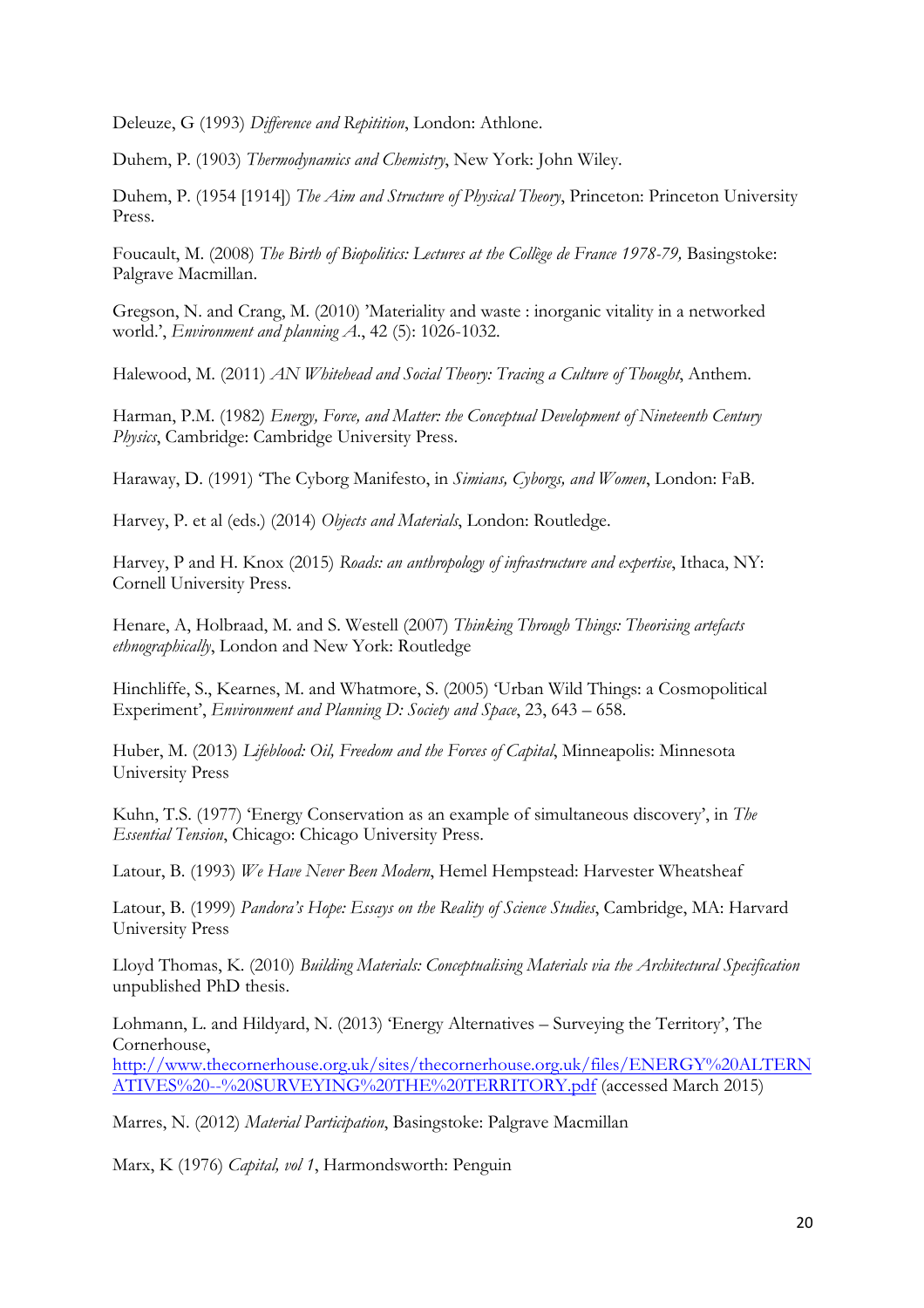Massumi, B. (2002) *Parables for the Virtual: Movement, Affect, Sensation*, Durham, NC: Duke University Press.

Miller, D. (ed) (2005) *Materiality*, Durham: Duke University Press.

Mitchell, T (2011) *Carbon Democracy: Political Power in the Age of Oil*, London: Verso.

Navaro-Yashin, Y (2012) *The Make-Believe Space: Affective Geography in a Postwar Polity*, Durham, NC: Duke University Press.

Norton Wise, M. (1995) 'Precision : Agent of Unity and Product of Agreement Part II – the age of Steam and Telegraphy', in Norton Wise (ed.) *The Values of Precision*, Princeton: Princeton University Press

Pignarre, P. and I. Stengers (2011) *Capitalist Sorcery*, Basingstoke : Palgrave Macmillan

Prigogine, I. and I. Stengers (1982) 'Postface : Dynamics from Leibniz to Lucretius', in Serres, M., *Hermes: Literature, Science, Philosophy*, Baltimore: Johns Hopkins University Press, 135-159.

Prigogine, I. and I. Stengers (1985) *Order Out of Chaos : Man's Dialogue with Nature*, London : Flamingo.

Rancière, J. (1998) *Disagreement: Politics and Philosophy*, Minneapolis: Minnesota University Press.

Schnitzler, A. von (2013) 'Travelling Technologies: Infrastructure, Ethical Regimes, and the Materiality of Politics in South Africa', *Cultural Anthropology*, 28 (4), 670-693.

Serres, M (1977) *Hermès IV : La Distribution*, Paris : Les Éditions de Minuit.

Shove, E. and G. Walker (2014) 'What is Energy For ? Social Practice and Energy Demand' *Theory, Culture and Society*, 31 (5), 41-58.

Smith, C. (1998) *The Science of Energy : a Cultural History of Energy Physics in Victorian Britain*, Chicago : Chicago University Press

Stengers, I. (1996) *L'Invention de la mécanique : pouvoir et raison*, Paris : Les Empêcheurs de Penser en Rond.

Stengers, I. (1997a) *Thermodynamique: la Réalité Physique en Crise* : Paris : Les Empêcheurs de Penser en Rond.

Stengers, I. (1997b) *Power and Invention: Situating Science*, Minneapolis, MN: Minnesota University Press.

Stengers, I. (2000) *The Invention of Modern Science*, Minneapolis, MN: Minnesota University Press.

Stengers, I. (2002) *Penser avec Whitehead: un libre et sauvage creation de concepts*, Paris: Seuil.

Stengers, I (2005) 'The Cosmopolitical Proposal', in B. Latour and P. Weibel (eds) *Making Things Public: Atmospheres of Democracy*, Cambridge, MA: MIT Press, 994-1003.

Stengers, I (2010a) *Cosmopolitics I*, Minneapolis: Minnesota University Press.

Stengers, I (2010b) 'Including nonhumans in political theory', in Braun and Whatmore, 3-31.

Stengers, I (2011a) *Cosmopolitics II*, Minneapolis: Minnesota University Press.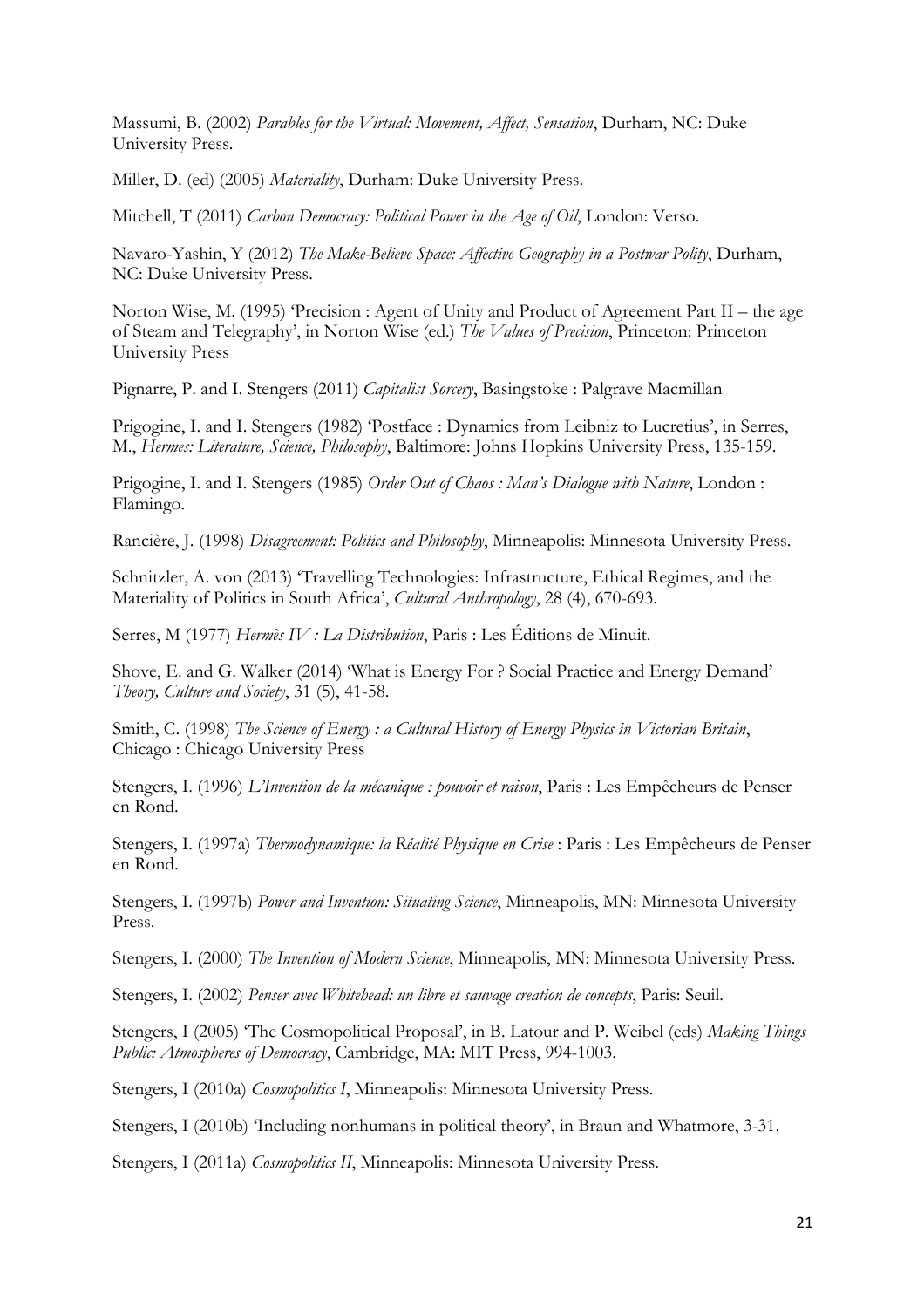Stengers, I. And B. Bensaude-Vincent (2003) *100 mot pour commencer à penser les sciences*, Paris : Les Empêcheurs de Penser en Rond.

Strauss, S., S. Rupp and T. Lowe (eds.) (2013) *Cultures of Energy : Power, Practices, Technologies*, Walnut Creek, CA : Left Coast.

Thoburn, N. (2001) *Deleuze, Marx, and Politics*, London : Routledge

Urry, J. (2014) 'The Problem of Energy', *Theory, Culture and Society*, 31, 3-20.

Whatmore, S.J. (2013) 'Where Natural and Social Science Meet ? Reflections on an experiment in geographical practice', in A. Barry and G. Born (eds.) *Interdisciplinarity : Reconfigurations of the Social and Natural Sciences*, London : Routledge, 161-177.

Whitehead, A.N. (1920) *The Concept of Nature*, Cambridge: Cambridge University Press.

Whitehead, A.N. (1978) *Process and Reality*, New York: Free Press.

Whitehead, A.N. (1985) *Science and the Modern World*, London: Free Association Books.

Wrigley, E. A. (2010) *Energy and the English Industrial Revolution*, Cambridge: Cambridge University Press.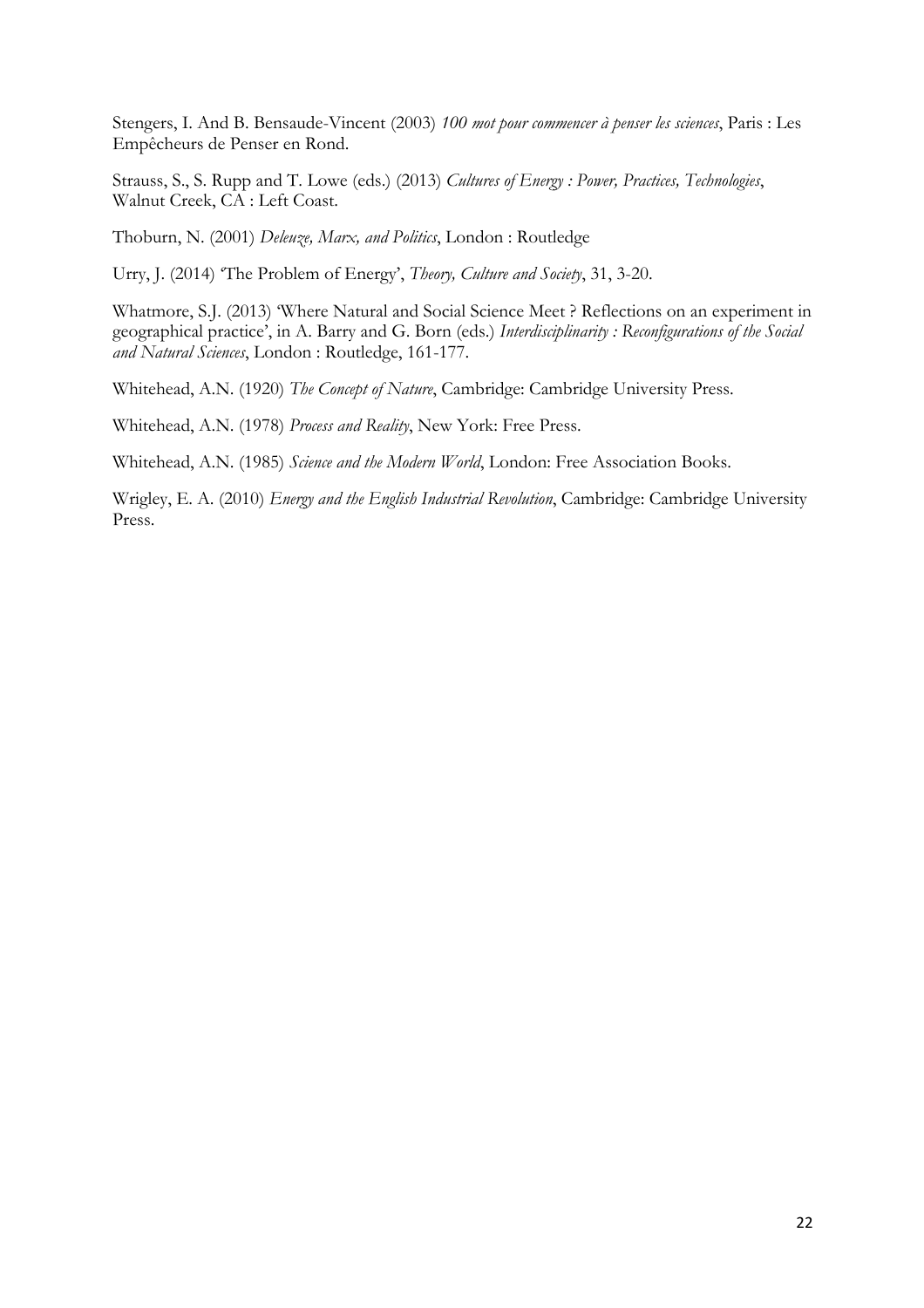# **Notes**

<u> 1989 - Jan Samuel Barbara, político establecido de la provincia de la provincia de la provincia de la provinci</u>

<sup>1</sup> Shove and Walker argue, for example, 'Despite defining energy as the 'ability to do work', natural scientists rarely comment on the kind of work that is thereby enabled or on how this changes' (2014: 41).

 $2^2$  The recognition that potential energy has to be understood as a product of a system is one aspect of what Stengers terms 'the Lagrangian event': 'the Lagrangian system creates an "egalitarian" figure in the sense that, unlike weight for Galileo, no term in the description escapes being permanently redefined as a function of all the others. That force can be derived from potential means that what we call a force depends on the system as what we call a state' (Stengers 2010a: 125).

 $3$  In the second book of *Cosmopolitics*, Stengers remarks that in the late  $18<sup>th</sup>$  and early  $19<sup>th</sup>$  century, 'the practice of engineering, as an applied science was not entitled to present new problems that might have questioned the authority of rational mechanics [i.e. physics]' (Stengers 2010a: 135).

<sup>4</sup> In other words, physics provided no account of the dynamics of chemical reactions.

<sup>5</sup> The second law of thermodynamics, which is a key principle of physical chemistry, was not reducible to the laws of mechanics, the basis for Newtonian physics.

<sup>6</sup> The notion of obligation plays an important in the conceptual architecture of *Cosmopolitics*, together with the concept of requirement. The idea that a specific practice imposes obligations enables Stengers to attend to the way that all practices operate under 'constraints'. In effect, the obligations of specific practices impose themselves on the scientist. This enables her both to agree with sociologists of scientific knowledge that scientific theories are constructed, while also arguing that this does not lead to relativism. 'It was the error of contemporary relativists to deny, under the pretext that they were unable to supply [phenomena] with a stable identity, that experimental research was singularised by requirements and obligations irreducible to just another argumentative strategy' (Stengers 2010a: 51-52).

 $<sup>7</sup>$  On the history of the emergence of the idea of 'the conservation of energy' see Kuhn 1977.</sup>

<sup>8</sup>In drawing our attention to the existence of national cultural differences scientific practice, Stengers' work echoes the analysis of Pierre Duhem, who was scathing in his denunciation of the German scientific tradition [check] Stengers account of the history of thermodynamics draws inspiration from the work of the French physical chemist and philosopher of science, Pierre Duhem, the author of the *The Aim and Structure of Physical Theory* (Duhem 1954 [1914]). Duhem himself was particularly interested in national traditions of scientific analysis arguing that the English preoccupation with models failed to capture...and nationalist tradition.

<sup>9</sup> According to the second law of thermodynamics. For further explanation see Atkins 2001.

 $10$  Prigogine and Stengers make a similar observation can be made about quantum mechanics: 'The real discovery of quantum mechanics, as it is expressed by the inseparable character of reversible evolution and irreversible reduction, is not that the process of measurement disturbs, but rather that it participates in the definition of the measured parameter, so that this parameter cannot be attributed to the quantum system "in itself" and one cannot speak of "hidden variables"' (Prigogine and Stengers 1982: 147). The notion that scientific research intervenes in